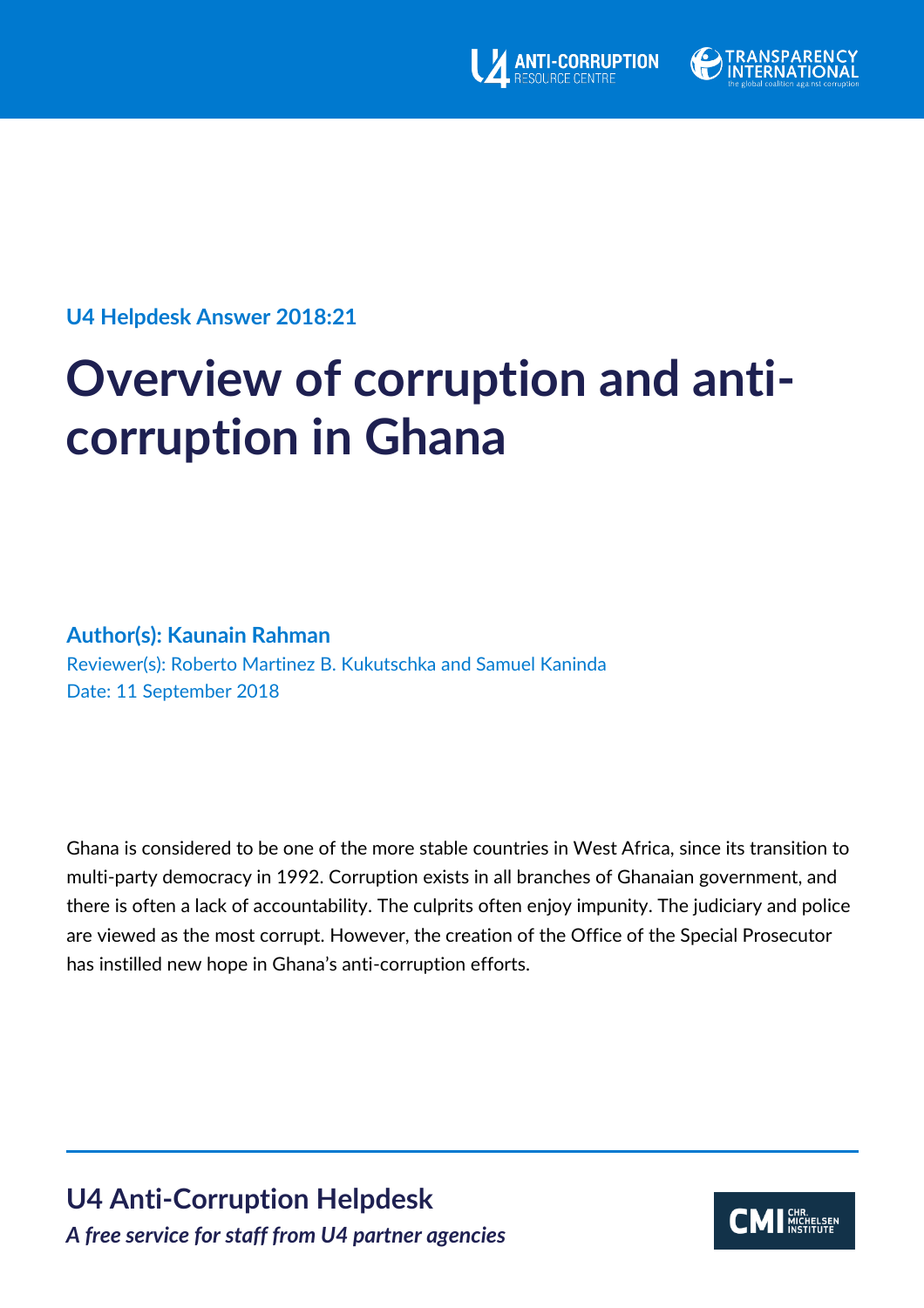# **Query**

Please provide an overview of corruption and anti-corruption in Ghana. We are interested in how the role, mandate and in particular the potential of the prosecution service, courts and the Ghana Audit Service might have changed.

# **Contents**

- 1. Background
- 2. Overview of corruption in Ghana
- 3. Legal and institutional anti-corruption framework
- 4. References

# Background

Considered as one of the more stable countries in West Africa since its transition to multi-party democracy in 1992, the Republic of Ghana became the first sub-Saharan country in colonial Africa to gain its independence in 1957 (BBC News 2018; CIA 2018). Ghana's post-colonial life has witnessed the consolidation of the country's economy, and, in the past two decades, it has taken major strides toward democracy under a multi-party system (Oxford Business Group 2017; World Bank 2018b).

With a population of 29.6 million, Ghana consistently ranks in the top three countries in Africa for freedom of speech and press freedom, with strong broadcast media in particular, and radio as the medium with the greatest reach. Factors such as these provide Ghana with solid social capital (World Bank 2018b). Ghana's economy is estimated to have expanded by 8.5% in 2017 from 3.6% a year ago, primarily driven by the mining and oil sectors, according numbers released in April 2018 by the Ghana Statistical Service (World Bank 2018b). Gold, cocoa and oil form the

# Main points

- Widespread corruption exists in Ghana. Sectors worst affected by corruption include natural resource management, the judiciary and police.
- There is a need for an all-inclusive anti-corruption law.
- Courts are commonly perceived to be vulnerable to corruption.
- Prosecution of crime is often lengthy and people often turn to informal arbitrations.

foundation of Ghana's economy and have helped fuel an economic boom (BBC News 2018).

The inauguration of President Nana Akufo-Addo in January 2017, the candidate of the New Patriotic Party (NPP), marked the third peaceful transfer of presidential power between the country's two main parties: the NPP, and the National Democratic Congress (NDC) (Freedom House 2018). Although the 2016 election and its immediate aftermath were peaceful and generally praised by international and domestic observers, the campaign period was controversial. There were several reports of clashes between NPP and NDC supporters, as well as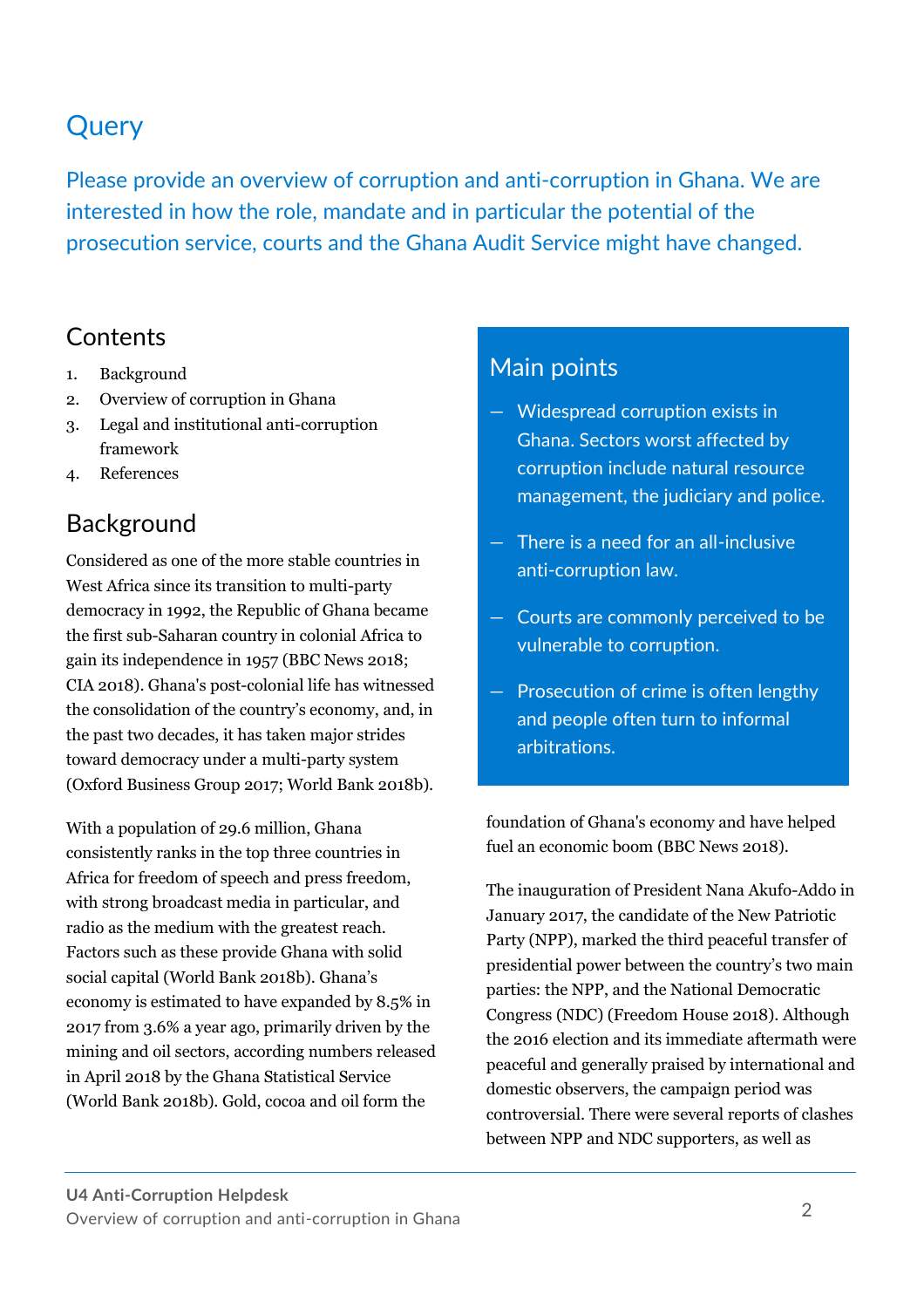attacks on Election Commission (EC) officials. Moreover, representatives of civil society raised concerns about what they claimed were alarming levels of hate speech used by politicians, as well as the alleged abuse of state resources (Freedom House 2018).

The incumbent president, Akufo-Addo has had some challenges in fulfilling his election pledges, which included setting up a factory in each of the nation's 216 districts, one dam for every village and providing free high school education. The government has started implementing some of its promises, such as setting up facilities for food, jobs and free secondary education. But the authorities need to pay attention to proper implementation and funding in the years ahead (World Bank 2018b).

Discrimination against women and LGBT (lesbian, gay, bisexual and transgender) people continues, and some weaknesses in judicial independence and rule of law persist (Freedom House 2018). Political corruption and bureaucratic ineptitude are some of the significant threats to government functioning (Bertelsmann Stiftung 2018; Freedom House 2018). Also, the seemingly uncontrollable rate of inflation continues to be a major stumbling block, while economic inequality, poverty and environmental degradation have not been adequately addressed (Bertelsmann Stiftung 2018).

# Overview of corruption in Ghana

Corruption exists in all branches of Ghanaian government, and there is often a lack of accountability in cases of violence against women and children, including female genital

 $\overline{a}$ 

mutilation/cutting, and human trafficking (US Department of State 2017). Ghana is also a transhipment point for illegal drugs, particularly cocaine from South America, as well as heroin from Afghanistan and Pakistan (US Department of State 2017). A study by IMANI (a think tank based in the country) found that Ghana loses more than US \$3 billion a year to corruption (

# Extent of corruption

Ghana ranks 81 out of 180 countries in Transparency International's 2017 Corruption Perceptions Index (CPI) (Transparency International 2018). The Worldwide Governance Indicators (WGI) by the World Bank (2016) accord the following scores in percentile rank $1$  to Ghana:

| <b>Indicator</b>                                            | 2016<br>percentile<br>rank | 2017<br>percentile<br>rank |
|-------------------------------------------------------------|----------------------------|----------------------------|
| Control of corruption                                       | 51.9                       | 49.0                       |
| Government<br>effectiveness                                 | 45.2                       | 49.0                       |
| Political stability and<br>absence of<br>violence/terrorism | 41.0                       | 49.5                       |
| Regulatory quality                                          | 45.7                       | 49.5                       |
| Rule of law                                                 | 55.8                       | 59.1                       |
| Voice and<br>accountability                                 | 67.5                       | 67.5                       |

<sup>1</sup> Percentile rank indicates the country's rank among all countries covered by the aggregate indicator, with 0 corresponding to lowest rank, and 100 to highest rank (World Bank 2016)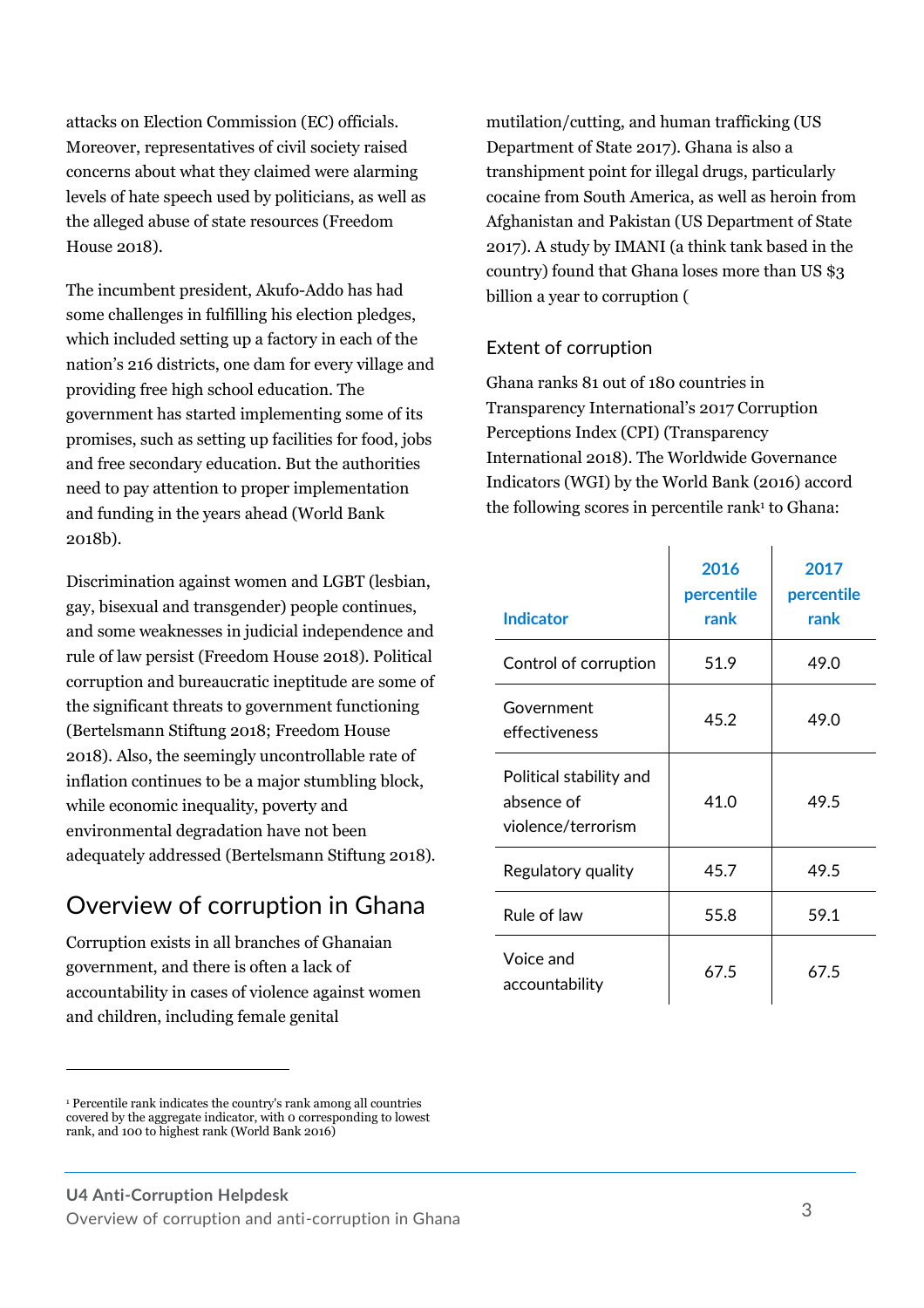Apart from the data captured in 2016 and 2017, Ghana's percentile rank has witnessed the following trend in terms of the WGI control of corruption indicator:

- $2008 55.3$
- $2010 57.6$
- $2012 55.0$
- $2014 52.4$

According to the WGI, The 2017 TRACE Bribery Risk Matrix places Ghana in the "moderate" risk category, ranking it 86 out of 200 surveyed countries. Similarly, Ghana's Doing Business rank for 2018 is 120/190 with a Distance to Frontier (DTF)<sup>2</sup> score of 57.24 (The World Bank 2018a).

Ghana's economic freedom score is 56.0, making its economy the 122nd freest out of the 170 surveyed in the 2018 Index of Economic Freedom by the Heritage Foundation. Its overall score has increased by 0.2 points, with lower scores for the property rights and labour freedom indicators outweighing improvements in judicial effectiveness, government spending and fiscal health. Ghana is ranked 19 among 47 countries in sub-Saharan Africa, and its overall score is above the regional average but below the world average.

Bertelsmann Stiftung's Transformation Index (BTI) 2018 ranks the country 32 out of 129 countries. It adds that corruption in the country has evolved into a pressing problem, especially with regard to high-ranking cases, which has diminished public trust in the government and is poised to have longterm, adverse effects on public attitudes toward the democratic system. Freedom House, in its 2018

Freedom in the World report, on the other hand, accords the status of "free" to Ghana with a score of 83/100. Although, the Freedom House 2018 report cautions that existing "political corruption presents challenges to government performance".

The Open Budget Index by the International Budget Partnership (IBO), provides a comparative measure of central government budget transparency. According to IBP's 2017 Open Budget Survey, Ghana provides the public with limited budget information, receiving a score of 50/100 in transparency. Moreover, a score of 22/100 in the category of public participation shows that there are few opportunities for public engagement in the budget process. Finally, the Ghanaian legislature and supreme audit institution were found to provide limited supervision of the budget, as IBP scores the country 43/100 in terms of budget oversight.

According to the 2017 Ibrahim Index of African Governance (IIAG), Ghana ranks in the top 10 highest scoring countries (8 out of 54) with a score of 65.0 (out of 100.0) in overall governance. In the last 10 years, however, it is also the eighth most deteriorated country on the continent in overall governance, having declined by -1.5 points in this period (Mo Ibrahim Foundation 2017).

The Africa Integrity Indicators (AII), a product of the collaboration between Global Integrity and the Mo Ibrahim Foundation found that the overall category score for Ghana did not show any substantial change, increasing by only two points from 58 in 2015 to 60 in 2016 ("somewhat weak" on the Global Integrity scale<sup>3</sup> ). On five out of the six

 $\ddot{ }$ <sup>2</sup> The distance to frontier (DTF) measure shows the distance of each economy to the "frontier", which represents the best performance observed on each of the indicators across all economies in the Doing Business sample since 2005. An economy's distance to frontier is reflected on a scale from 0 to 100, where 0 represents the lowest performance and 100 represents the frontier. The ease of doing business ranking ranges from 1 to 190 (World Bank 2018a).

<sup>3</sup> The Global Integrity scale on the Africa Integrity Indicators website is as follows: 81-100 (strong), 61-80 (moderate), 41-60 (somewhat weak), 21-40 (weak), 0-20 (very weak).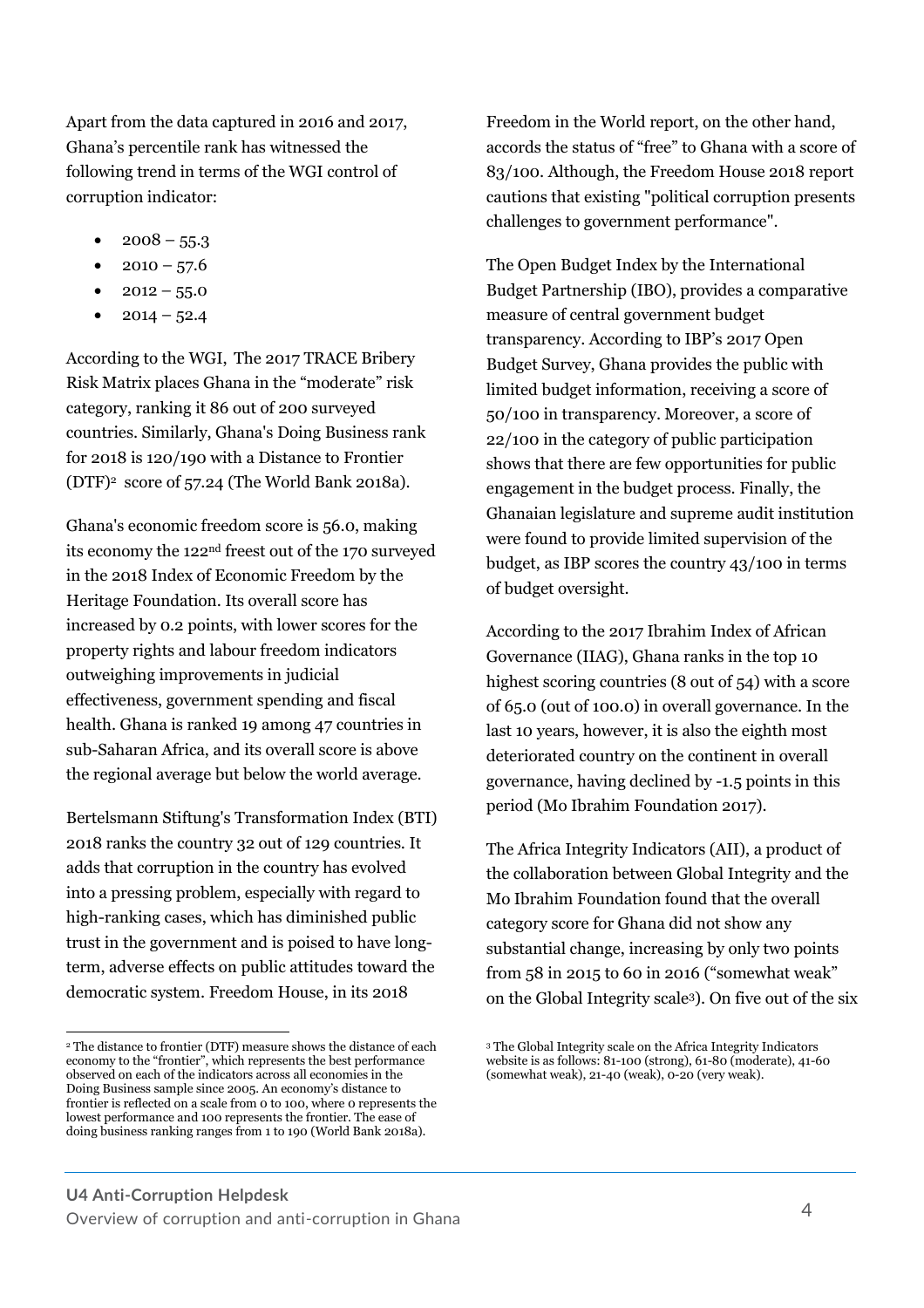subcategories, however, Ghana's aggregate scores were higher than those of the West African region and the continent (Global Integrity 2016).

Finally, in response to the corruption levels in the country, according to Afrobarometer 2017, 73% of the surveyed Ghanaians want corrupt officials prosecuted and jailed, and 64% opine that, in addition, corrupt officials should return stolen funds and be publicly named and shamed.

# Forms of corruption

# **Political corruption**

Political corruption remains a problem, despite legal and institutional frameworks to counter it, plus active media coverage and government anticorruption initiatives (Freedom House 2018). The previous Mahama-government faced a number of high-ranking and highly publicised cases of corruption in office, which shaped its public image and contributed to its downfall. Aggravated by economic problems during the last years, corruption seems to be increasing and public perception of how cases are dealt with has become increasingly negative. Thus, these corruption scandals have weakened the legitimacy of democratic institutions among the broader population (Bertelsmann Stiftung 2018).

During the campaign, a widely shared video showed Mahama allegedly "buying votes" by handing out money to women at a market (Cheeseman, Lynch and Willis 2016). However, what was troubling were the results of the survey conducted by Washington Post in 2015, as part of a project on the impact of elections in Africa. Fortythree percent of Ghanaians answered that bribing voters was either "not wrong at all" or was "wrong but should not be punished". Similarly, 76% of Ghanaians felt that politicians should not be punished for directing development projects

toward areas that support them (Cheeseman, Lynch and Willis 2016). Vote buying is a common phenomenon with many opining that activists from both parties, in this campaign as in previous years, routinely give gifts (Cheeseman, Lynch and Willis 2016).

When it comes to corruption and politics in Ghana, cases, even at the cabinet level, have been witnessed. Politically motivated dismissals or removals have been evident in the past, especially involving potential contenders for the presidency. Those in power and their loyalists often enjoy widespread impunity (Bertelsmann Stiftung 2018).

A report by the CHRAJ (see later) cleared President Mahama from allegations of bribery after the president received a car from a construction firm from Burkina Faso bidding on a lucrative government contract in Ghana. The firm later secured the road-building contract. The president denied the corruption allegations, claiming that the vehicle was a gift and that it was added to the government car pool. Although the CHRAJ cleared the president of bribery, it found him guilty of breaching government rules (Business Day 2016; GAN Integrity 2018).

Later, in 2017, the Youth Employment Agency announced that an internal audit discovered payroll fraud of approximately GHc 50 million (US\$11.1 million). However, by the end of the year, there was no indication of the government holding anyone accountable for the fraud.

Also in 2017, the Election Commission (EC) was entangled in a corruption scandal, as senior members of the commission accused each other of fraud and mismanagement, including the unlawful awarding of contracts, misappropriation of funds and political bias (Freedom House 2018; Koswe 2018). After the launch of a probe by Economic and Organized Crime Office investigating allegations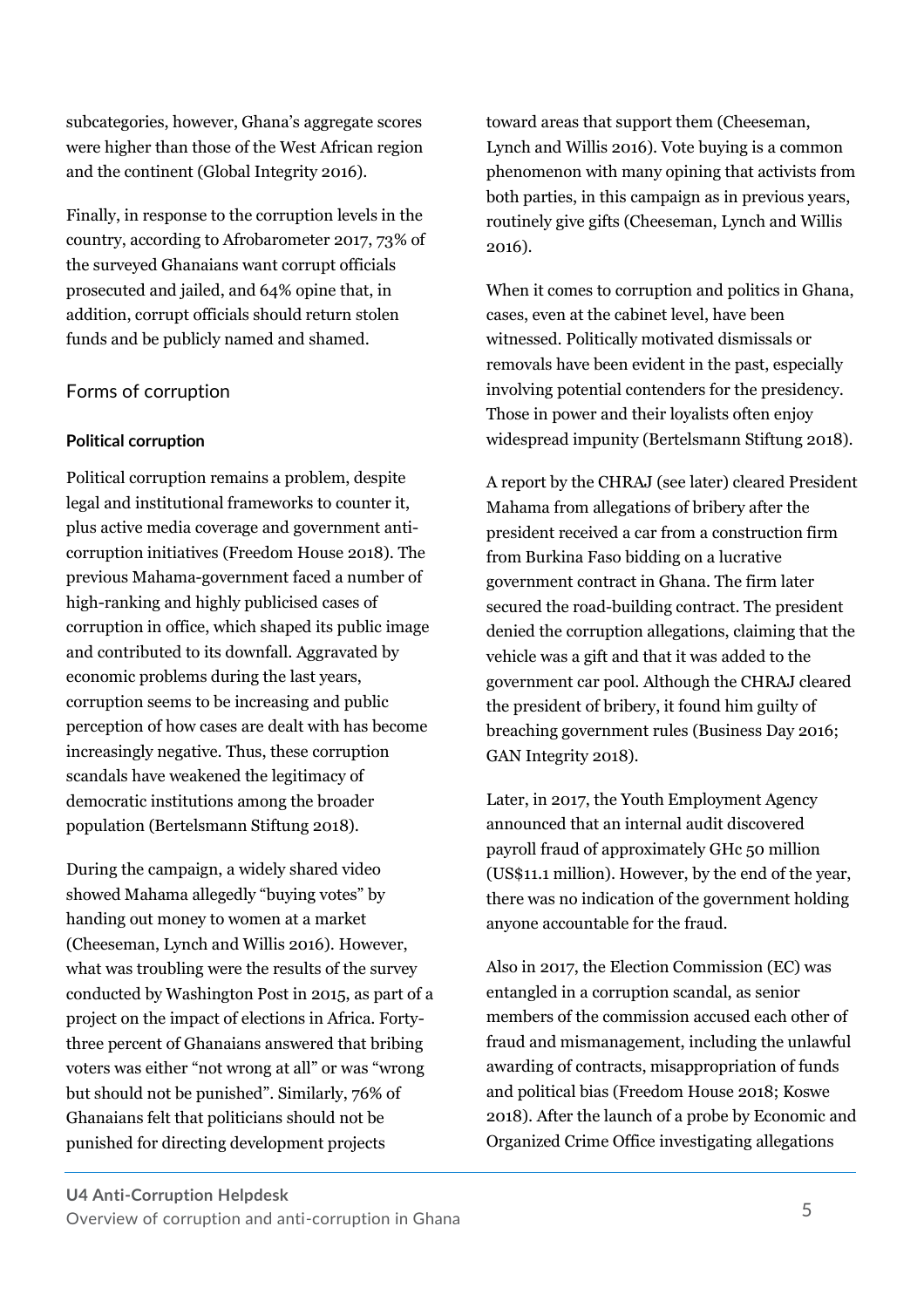that senior EC officials had misappropriated funds in 2012 and 2013, Osei, the EC chairperson, and two of her deputies were removed by the president in 2018 for corruption and incompetence (Koswe 2018).

## **Corruption in business**

Despite corruption levels in Ghana remaining low compared to other African countries, it still poses an obstacle for businesses operating or planning to invest in Ghana (GAN Integrity 2018). Rampant corruption, weak rule of law and an underregulated property rights system remain significant impediments to business confidence (Freedom House 2018).

Bribes and irregular payments are often exchanged in return for obtaining public utilities (GAN Integrity 2018; Freedom House 2018). Low-level government employees have been known to ask for a "dash" (tip) in return for facilitating licence and permit applications, and companies applying for licences and permits are frequently confronted with demands for facilitation payments (GAN Integrity 2018).

Financial analysts state that the widespread corruption in the public sector that companies have to deal with has taken Ghana to the dark ages, with the country's state being described as a ''man drowning and clutching at straws'' (Business Ghana 2017).

Companies also contend with high corruption risks when dealing with Ghana's public procurement system. Known as "Sakawa" (online fraud), online business scams are common in Ghana. Many foreign companies often report being contacted by an unknown Ghanaian firm claiming to belong to a governmental procurement entity and are lured into paying a series of fees to register or have their

products qualify for sales in Ghana or the West African region (GAN Integrity 2018).

Procurement processes for businesses to acquire government tenders often remain opaque. While introducing a rapid bus transit system in 2015, the erstwhile government circumvented open bidding and awarded an overinflated contract for the branding of the 116 new buses to Smarttys Management and Productions, a company owned by Selassie Ibrahim, the wife of the former minister for food and agriculture. It is rumoured that Mahama was allegedly rewarding her for supporting his election campaign. The purchased buses were further branded at a cost of about US\$828,000, and it was later found that the company overbilled the government, as the branding of the buses should have cost only half that amount (Sagoe-Moses 2017).

Most recently, an investigative documentary, "Number 12", aired in 2018, revealed widespread corruption in the football business in Ghana (Ghana Web 2018a). It was revealed that match referees were receiving bribes to favour certain teams, and, on several occasions, match officials and football administrators were engrossed in match-fixing deals, as well as influencing who played for the national team (Ghana News Agency 2018).

A total of 77 Ghanaian referees and 14 Ghana Football Association (GFA) officials were caught in numerous acts of corruption (Ghana News Agency 2018; Ghana Web 2018b). However, what was most alarming was the sting interview of the former president of the GFA, Kwesi Nyantaky, who claimed to have significant power to influence many sectors of the Ghanaian economy. He added that, for a bribe, he could also facilitate business deals involving the president and vice president of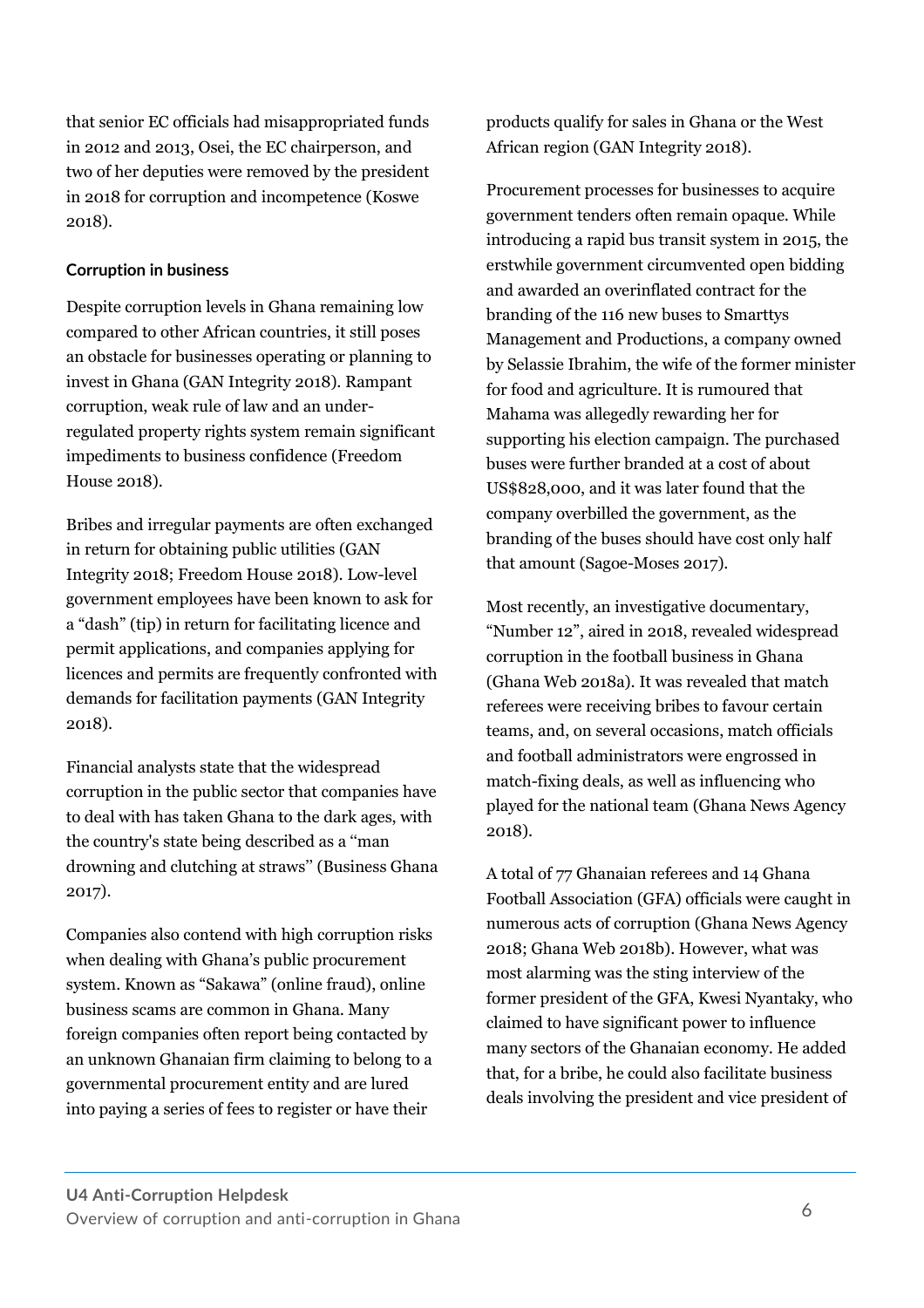Ghana (Ghana News Agency 2018; Ghana Web 2018a; Modern Ghana 2018).

## **Petty and bureaucratic corruption**

Bureaucracy in Ghana is viewed as being inefficient, inept and riddled with corruption scandals (Bertelsmann Stiftung 2018). Existing reasons as to why Ghanaian bureaucrats engage in corruption focus on the numerous opportunities to be corrupt on account of limited monitoring. Alternatively, bureaucrats are said to be motivated to steal from state resources or the public to get wealthy or meet financial pressures from their family members (Brierley 2017). Despite the fact that salaries have been paid on a regular basis, corruption remains a challenge (Bertelsmann Stiftung 2018) In fact, researchers funded by the International Growth Centre (IGC) found that police officers demanded larger bribes after the salaries were doubled in 2015 (IGC 2016).

A study conducted by Brierley of the IGC (2017) found that bureaucrats also facilitate corrupt practices in response to threats from local politicians of being transferred to less desirable districts in the country.

It is also difficult to find civil servants willing to accept a post in rural areas, a problem which has hindered administrative effectiveness (Bertelsmann Stiftung 2018). The legitimacy and image of state officials are frequently questioned.

A recent survey (funded by the IGC) of 1,400 citizens with respect to "social norms and petty corruption" found that a third of Ghanaian citizens have paid a bribe in 2017. The sectors that are most corrupt are the police, followed by electricity and water services. The most common reasons for paying bribes include: to speed up the delivery of the service, to avoid going to the administrative office multiple times and because citizens do not

feel sure that they will get the service (Star Ghana 2018).

# Sectors affected by corruption

## **Natural resource management**

Corruption is not uncommon when dealing with the natural resources sector in Ghana (GAN Integrity 2018). Local elite capture coupled with limited transparency and accountability, lead to funding misuse and embezzlement in communitybased natural resource management in Ghana, especially with regard to mining community development funds. Although such funds are usually established with good intentions, their ability to uplift mining communities through improved incomes, social services and infrastructure tend to be undermined by local power dynamics (Dupuy 2017).

The country's mining sector performs better than equivalents in many of its African neighbours. In fact, Ghana's oil and gas sector scores a satisfactory 67 of 100 points in the 2017 Resource Governance Index (Natural Resource Governance Institute) making it the best performing extractives sector in sub-Saharan Africa (NRGI 2017).

However, the first decade of Ghana's new petroleum industry was not without challenges. It gained international attention when the new government in 2009 started investigating Kosmos Energy, who in June 2007, announced that commercial quantities of oil and gas had been found in Ghana. To quell corruption accusations, and to amend its relationship with the Ghanaian government, Kosmos removed two original front men of the initial Jubilee oil discovery, Musselman and Owusu, out of the picture (Skaten 2018).

Although there is a lack of regulation covering the management of oil revenue, and the country's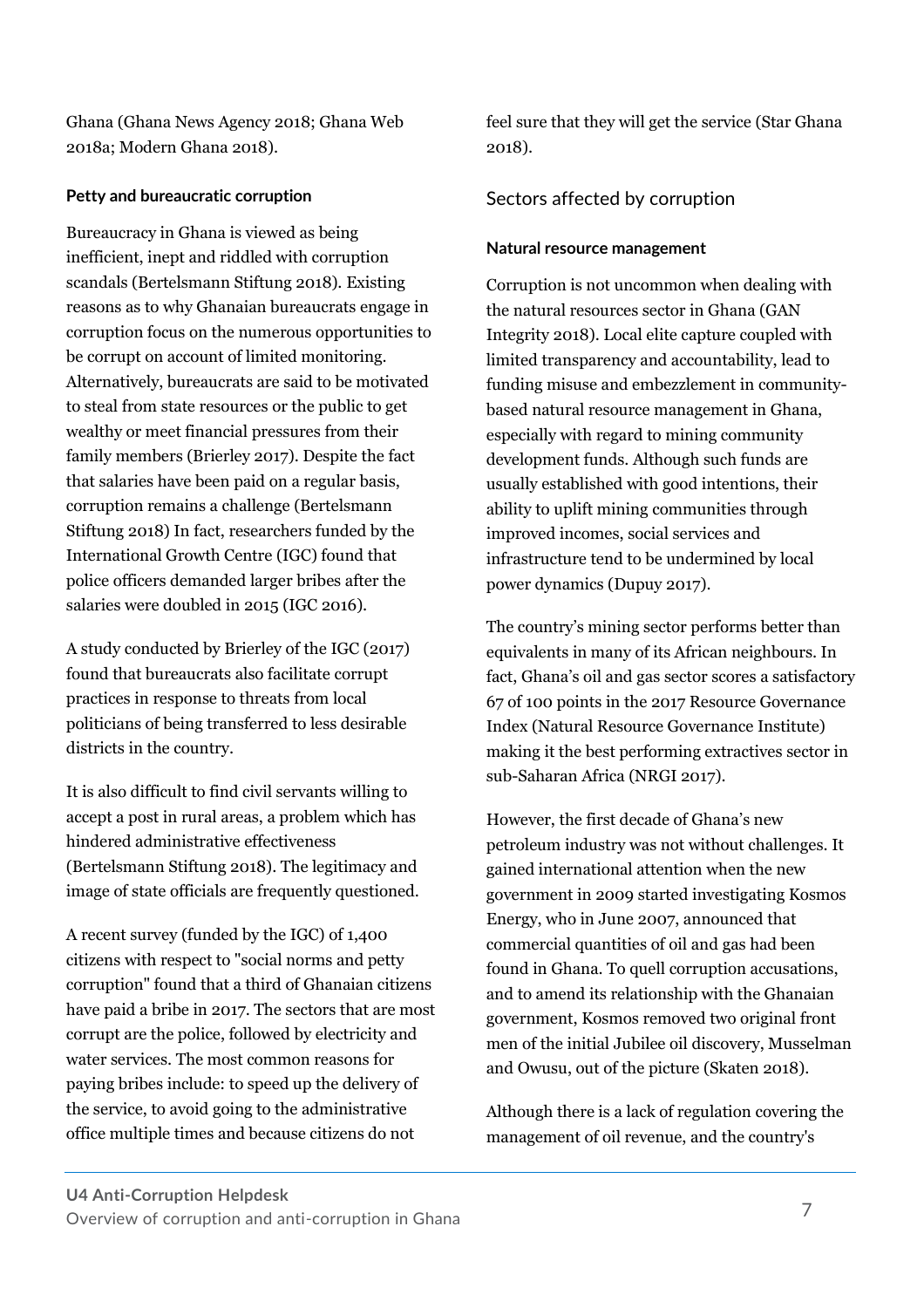institutions are not strong enough to handle the cash influx in a transparent way, Ghana is still viewed as a "compliant country" of the Extractive Industries Transparency Initiative (EITI) (GAN Integrity 2018).

In fact, EITI reports that the Ghanaian government does not have a policy of contract disclosure, but some petroleum contracts are published by the Ministry of Energy and Petroleum. The Ghana chapter of EITI has come up with recommendations aimed at addressing gaps in the legal and fiscal frameworks governing the extractive sector. These include (EITI 2017):

- Streamlining fiscal policies.
- Ensuring open licensing rounds.
- Establishing an online repository on petroleum blocks.
- Developing an investment guide for the Ghana Petroleum Funds.
- Publishing an investment plan for the Ghana National Petroleum Corporation (GNPC).
- Harmonising the methodology, the revenue authority and GNPC use for revenue computation to ensure that figures match.

By 2017, Ghana was found to have achieved meaningful progress in implementing the EITI Standard (EITI 2017).

Commercial fraud is particularly predominant in gold dealings. Potential purchasers of gold and diamonds are often advised to avoid middlemen and deal directly with the Precious Minerals Marketing Company (PMMC) in Ghana, the sole authority through which gold and diamonds can be legally exported (GAN Integrity 2018).

The government regularly publishes records surrounding the total cost and revenue generated from oil production in Ghana in an effort to ensure transparency in the management of natural resources. Nevertheless, these efforts fall short when it comes to disclosure of financial records associated with gold mining and logging (GAN Integrity 2018)

In Ghana, post-privatisation of water facilities, tariffs have increased by 80%, and around 30% of the population still lack access to clean water (Jenkins 2017). The Ghana Anti-Corruption Coalition (GACC) is leading the way in helping eradicate corruption plaguing the water sector, including the removal of tampered water metres and illegal connections (Yusif 2018).

#### **Judiciary**

Judicial independence in Ghana is constitutionally and legally enshrined; nevertheless, corruption and bribery continue to pose challenges (Freedom House 2018).

Ghana's judiciary was thrown into crisis in 2015 following the release of a documentary that implicated 180 judicial officials, 34 judges, and scores of prosecutors and state attorneys in accepting bribes in exchange for favourable judgments from 2013 to 2014 (Freedom House 2016; US Department of State 2017). Following the exposé by investigative journalist Anas Aremyaw Anas (also responsible for uncovering corruption in the GFA), 22 circuit and magistrate judges were suspended, and 12 high court judges were being investigated (GAN Integrity 2018). However, no criminal prosecutions were pursued against any of the corrupt judicial officials (US Department of State 2017).

While there has been no obvious proof of government meddling in judicial systems, corruption and limited administrative capacity continue to pose the greatest difficulties, illustrated in unduly long legal procedures and sometimes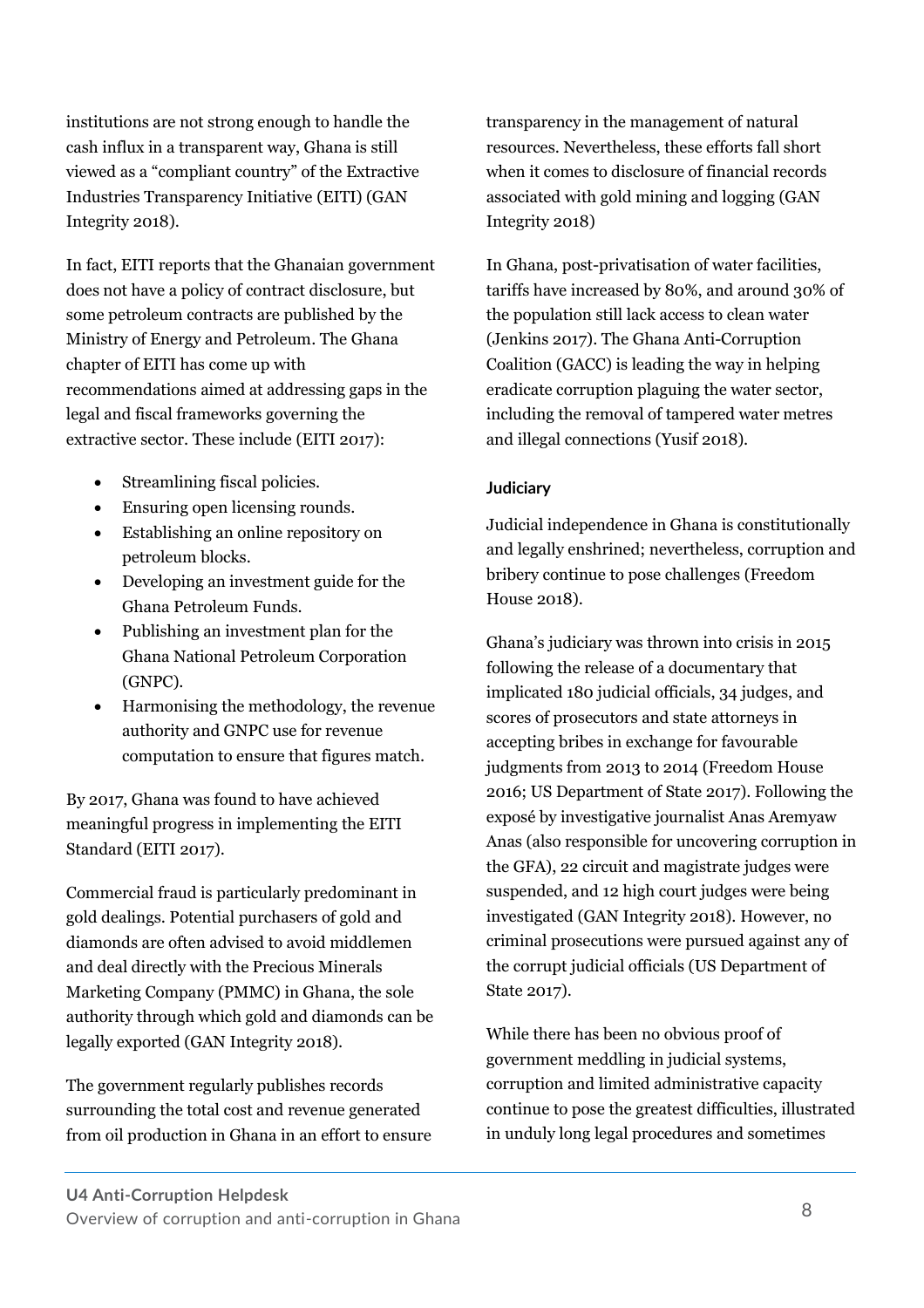incomprehensible verdicts (Bertelsmann Stiftung 2018). Moreover, scarce resources and underpaid judges have gone on to hamper the integrity of the body, by indulging in high levels of bribery and extortion within the courts (GAN Integrity 2018).

Large corruption cases are prosecuted in court; however, proceedings are lengthy and convictions are slow in coming (US Department of State 2017; GAN Integrity 2018).

Going to court is often too expensive for the average citizen, and only those with means can afford legal proceedings. Informal procedures of arbitration (e.g. through traditional rulers or elders) are more easily accessible and still play an important role (Bertelsmann Stiftung 2018).

# **Police**

According to the Afrobarometer results for 2017, the police and the judges were perceived as most corrupt in both government and private-sector leadership (Ghana Web 2017a).

Police in Ghana have a history of using excessive force, making arbitrary arrests, detaining suspects for extended periods and taking bribes (Freedom House 2016). In fact, some of the most significant human rights abuses in Ghana are carried out by the police (US Department of State 2017).

In 2015, high-ranking police officials, including a commissioner, were arrested and charged for their involvement in a scandal in which approximately 200 potential police recruits were given fake acceptance letters and charged around \$500 to begin training at the police academy (Freedom House 2016).

Police brutality, corruption, negligence and impunity continue to be issues. Credible reports of police beating, raping, and abusing suspects and other citizens are common (US Department of

State 2017). As of 2017, the Police Intelligence and Professional Standards Unit (PIPS) had investigated 33 reports of police brutality (US Department of State 2017).

There are delays in prosecuting suspects, reports of police collaboration with criminals and a prevalent public perception of police ineptitude. Police often failed to respond to reports of abuses and, in many instances, do not act unless complainants end up paying for police transportation and other operating expenses. Police have also extorted money by acting as private debt collectors, setting up illegal checkpoints and arresting citizens in exchange for bribes from disgruntled business associates of those detained. A study by the Ghana Integrity Initiative, conducted in 2016 and released in February 2018, indicated 61% of respondents had paid a bribe to police (GAN Integrity 2018).

# Legal and institutional anticorruption framework

# International conventions

Ghana signed the United Nation Convention against Corruption in 2004 and ratified it in 2007 (UNODC 2018). Similarly, the African Union Convention on Preventing and Combating Corruption was signed in October 2003 and ratified by parliament in June 2007.

The country signed the United Nations Framework Convention on Climate Change (UNFCCC or FCCC) in 1992 and ratified it in 1995 (UNFCCC 2018) and ratified the Kyoto protocol in 2003 and brought it into force from 2005 (UNFCCC 2018).

# Domestic legal framework

The country's anti-corruption legal framework is comprehensive and strong, but faces challenges of implementation (Global Integrity 2011; US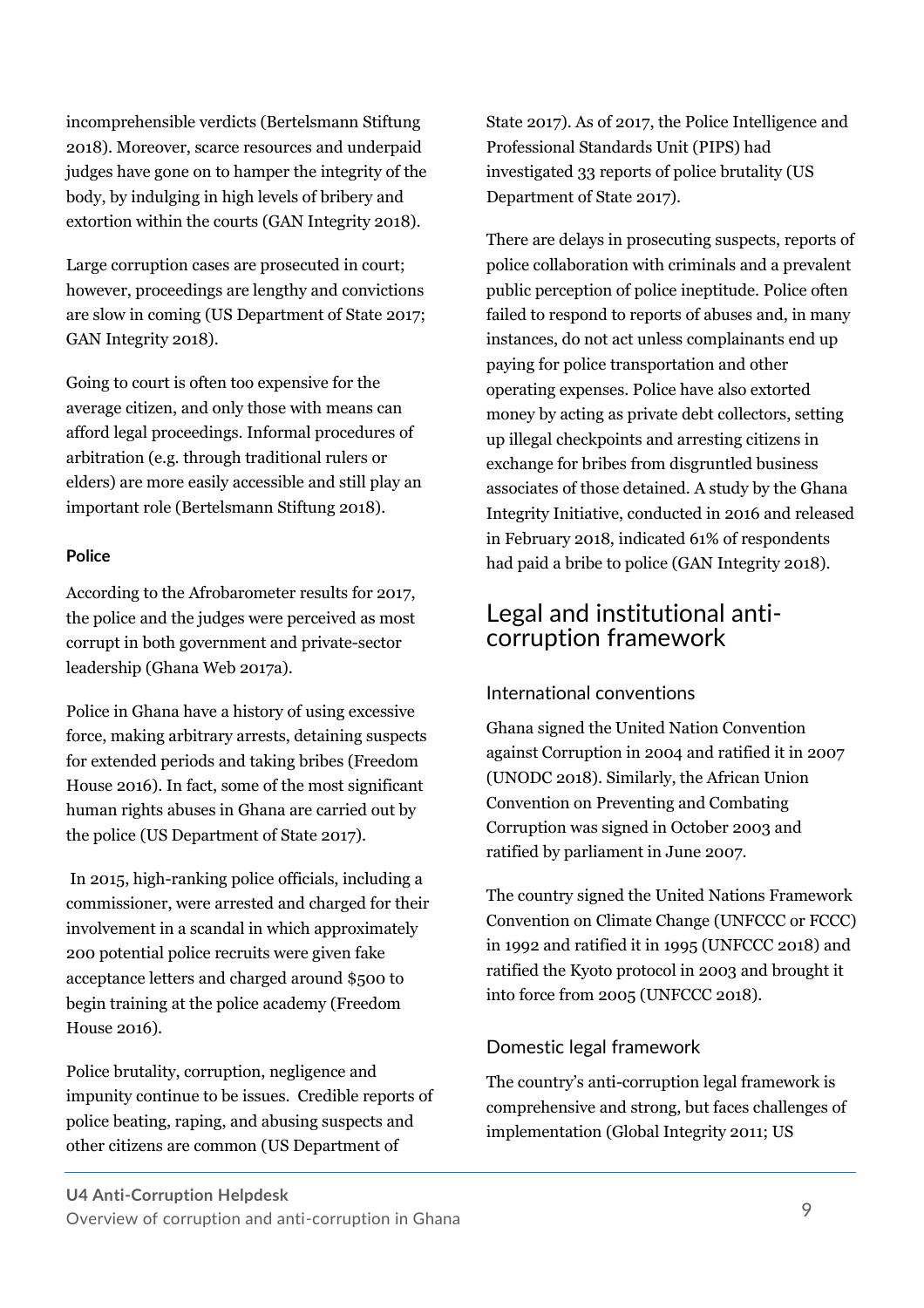Department of State 2017; Bertelsmann Stiftung 2018)

While there is no singular piece of legislation to tackle corruption, the criminal code criminalises corruption in the form of active and passive bribery, extortion, wilful exploitation of public office, use of public office for private gain and bribery of foreign public officials (Global Integrity 2011; Parliament of the Republic of Ghana 2012; Duodo and Goddard 2017). Moreover, corruption is deemed illegal, and both agent and principal are liable – regardless of the nationality of the person who is bribing or being bribed (Global Integrity 2011; Parliament of the Republic of Ghana 2012; GAN Integrity 2018).

Corruption under section 239 of Ghana's criminal code is defined as "corruption of a public officer", and subsequent clauses define various forms of corruption, including bribery and extortion. According to legal experts, this definition needs modernising as it does not include corporate or private bribery offences, and bribery between citizens is not currently outlawed in Ghana. There is also a Code of Conduct for Public Officers and the Civil Service Act which provides guidelines on conflicts of interest for civil servants. However, none of these provisions include safeguards against nepotism, cronyism and patronage. For example, civil servants are not prohibited from entering the private sector after leaving office (Global Integrity 2011; Duodo and Goddard 2017; GAN Integrity 2018).

The Anti-Money Laundering Act 2008 criminalises money laundering (GAN Integrity 2018). The last Mutual Evaluation Report relating to the implementation of anti-money laundering and counter financing of terrorism (AML/CTF) standards in Ghana was undertaken by the Financial Action Task Force (FATF) in 2017.

According to that evaluation, Ghana was deemed "compliant" for 14 and "largely compliant" for 18 of the 40 FATF recommendations (GIABA 2018).

Noting Ghana's significant progress in improving its AML/CFT regime with regard to the strategic deficiencies that the FATF had identified in October 2010, Ghana is no longer on the FATF list of countries that have been identified as having strategic AML deficiencies, and is no longer subject to FATF's monitoring process under its on-going global AML/CFT compliance programme (the country now works with Inter-Governmental Action Group against Money Laundering (GIABA) on its AML issues) (KnowYourCounrty 2017).

While there is no law supporting the beneficial ownership transparency agenda in the country, the Companies Act 2016 lays a firm legal basis for collecting and maintaining a national database on beneficial owners in Ghana. The law mandates the Registrar General's Department to be the institutional body responsible for the collection and maintenance of beneficial ownership register in the country (EITI 2017).

Despite Ghana's comprehensive legal framework and sound institutional structure for investigating and prosecuting money laundering (ML), investigation and prosecution appear to focus more on predicate offences, thus leading to few ML convictions. Ghana also does not actively pursue a policy of tracking confiscation of criminal proceeds. Thus, while Ghana's anti-money laundering laws largely comply with international standards, they are weakly and sporadically enforced (Bureau for International Narcotics and Law Enforcement Affairs 2017).

While there is a Whistle-blowers Act, passed in 2006 to protect witnesses in corruption cases from prosecution once they come forward with pertinent information, it is rarely implemented, as potential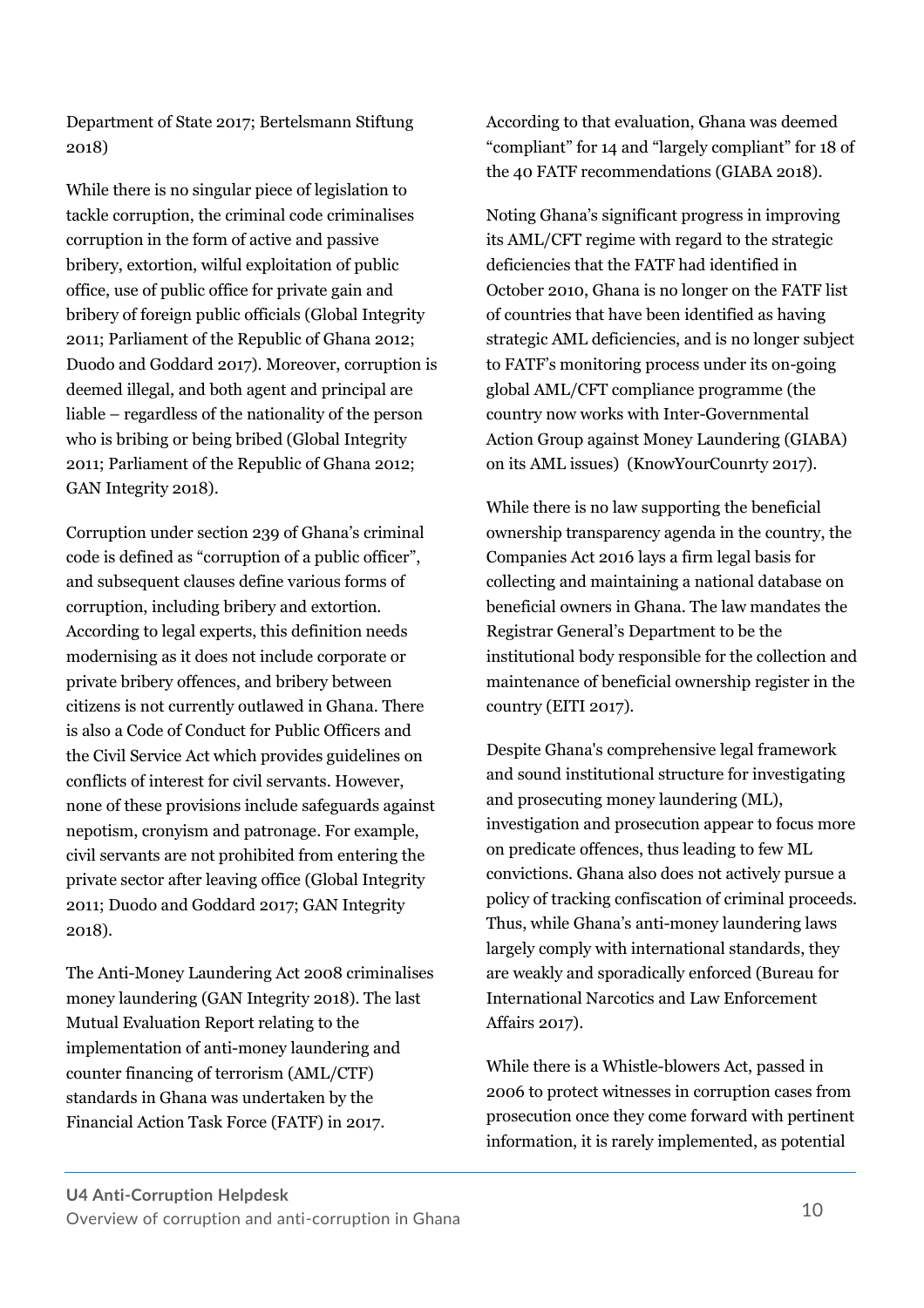informants frequently fear losing their well-paid employment (Bertelsmann Stiftung 2018).

The Public Procurement Act, the Financial Administration Act and the Internal Audit Agency Act promote public sector accountability and seek to combat corruption. Companies found guilty of corruption are debarred from participating in future bidding for up to five years. Implementation of this provision, however, is weak (Bertelsmann Stiftung 2018; GAN Integrity 2018).

Ghana is still struggling to pass the Right to Information (RTI) Bill (Graphic Online 2017). The right to information is a fundamental human right guaranteed by the country's 1992 constitution and recognised as a right under international conventions on human rights. The bill, when passed, will give substance to Article 21 (1) (f) of the constitution which states: "All persons shall have the right to information subject to such qualifications and laws as are necessary for a democratic society" (Graphic Online 2017).

A National Anti-Corruption Action Plan (NACAP) was passed in 2014, which aims to improve the prevention, investigation and prosecution of corruption by strengthening a number of state agencies and putting a premium on public awareness of corruption (Government of Ghana 2012; Freedom House 2016; Boateng 2018). However, A UN report, released in February 2015, highlighted the government's inability to implement its anti-corruption policies and effectively prosecute offenders (Freedom House 2016). Moreover, the NACAP story is deemed "not all that rosy", as politicians, after their initial infront-of-camera pledges, do not seem too committed to the common strategy but rather to some party manifesto pledge; for instance, to create of the Office of the Special Prosecutor (Boateng 2018).

According to anti-corruption activists working on the ground, Ghana's criminal law in relation to corruption needs to be updated, arguing that a new and all-inclusive anti-corruption and bribery act is the need of the hour (Duodo and Goddard 2017).

# Institutional framework

There are several anti-corruption bodies that exist in Ghana; however, like most civil service organisations, they remain understaffed and face funding challenges (Bertelsmann Stiftung 2018).

# **Commission of Human Rights and Administrative Justice (CHRAJ)**

CHRAJ is one of Ghana's leading anti-corruption bodies. It consolidates the work of an anticorruption agency, ombudsman, and human rights commission under one umbrella (Kukutschka 2014; ACA 2018). Its anti-corruption powers stem from Articles 218(a) & (e); 284-288 of the 1992 constitution and section  $7(1)(a)$ , (e) & (f) of Act 456. The commission investigates and works to prevent corruption (ACA 2018). However, CHRAJ does not have the power to prosecute, nor does it have budget autonomy (ACA 2018). As the president, on the advice of the Council of State, appoints the commissioners, the organisation is not kept free from the executive's influence (Global Integrity 2011; ACA 2018).

The CHRAJ website regularly updates news and events related to corruption, and offers research and publications on the topic. It also provides a link to submit three types of complaints: normal, whistle-blower and discrimination reporting (CHRAJ 2018). Also, in accordance with a supreme court ruling, the ombudsman cannot initiate its own investigation. Somebody must make a complaint before the ombudsman can begin an investigation (Global Integrity 2011). It should also be noted that, although CHRAJ coordinates and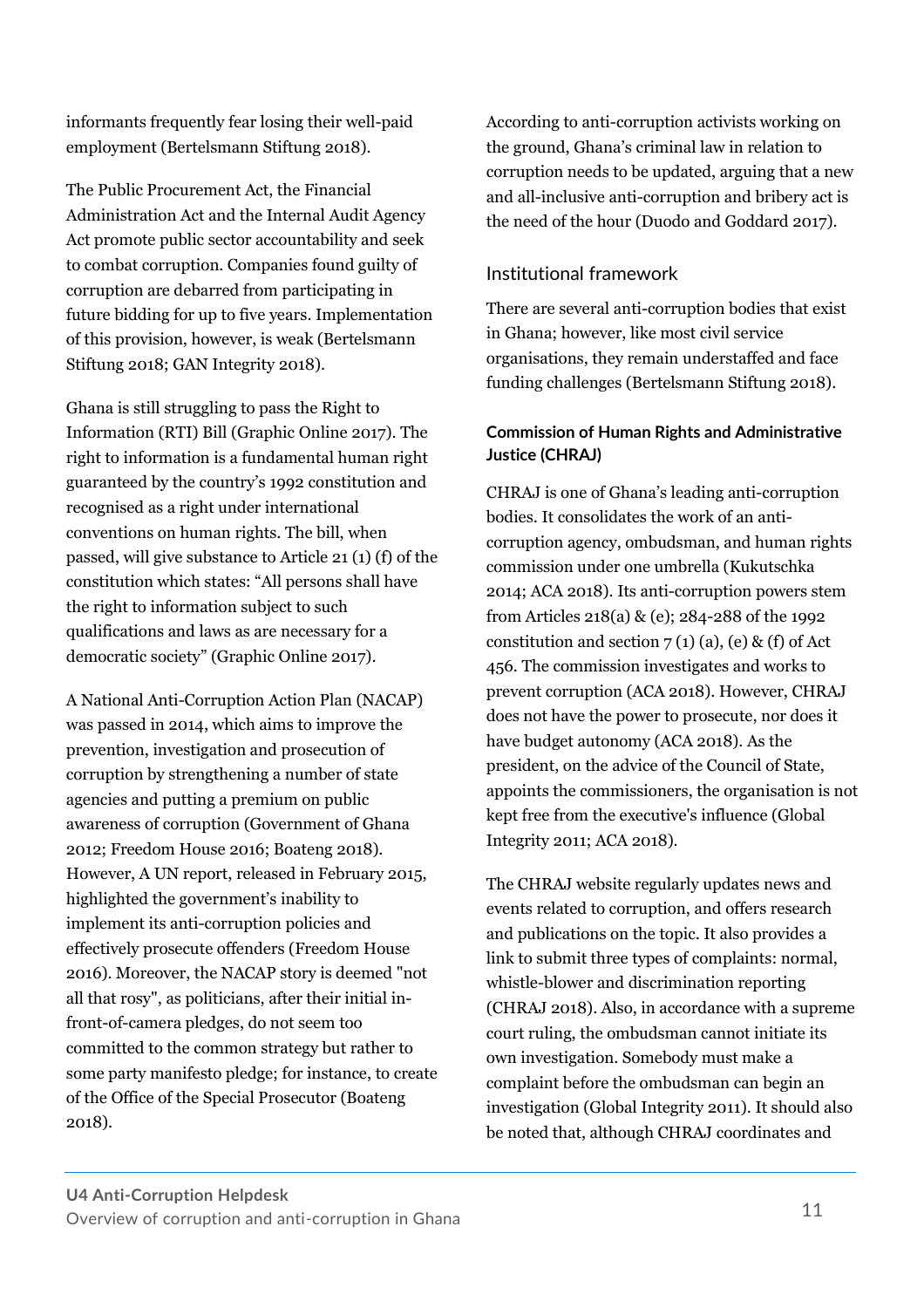monitors the NACAP, it is the presidency that has the lead role as the implementation agency (Boateng 2018).

# **Economic and Organised Crime Office (EOCO)**

EOCO, inaugurated in 2010, keeps a specialised police agency which concentrates on economic crime prevention, detection, investigation and prosecution, as well as recovering the proceeds of crime (Bertelsmann Stiftung 2018; Office of the Attorney-General and Ministry of Justice 2018).

The functions of the office are to investigate and, on the authority of the attorney-general, prosecute serious offences that involve financial or economic loss to the republic or any state entity or institution in which the state has financial interest. It is also empowered to recover the proceeds of crime. It specifically targets the following areas (EOCO 2018; Office of the Attorney-General and Ministry of Justice 2018):

- money laundering
- human trafficking
- prohibited cyber activity
- tax fraud
- other serious offences

EOCO, like CHRAJ, faces challenges in performing its duties, including interference from the executive. This interference is made possible by the fact that the director and the board are appointed by the executive and report to the attorney-general (Kukutschka 2014).

## Focus areas

## **Audit Service of Ghana**

The aim of Ghana's audit service is to deliver good governance, transparency, accountability and probity in Ghana's public financial management system by auditing to recognised international

standards and reporting their audit results and recommendations to parliament (Ghana Audit Service 2018).

The auditor-general's audit jurisdiction extends to the following (Intosaiitaudit 2018):

- the public accounts of Ghana and of all public offices, including the courts, the central and local government administrations, the universities and public institutions
- the accounts of any public corporation or other body or organisation established by an act of parliament
- the Bank of Ghana
- the accounts of a statutory corporation, a state enterprise or a public commercial institution operating under its own enactment.

The 2017 report by the Audit Service of Ghana stated that the body faced "financial and operational challenges." Nevertheless, the Service still made substantial progress - completing 80% out of the 3,463 planned audits including 2,010 institutions and agencies of Ministries, Departments and Agencies, 210 Metropolitan, Municipal and District Assemblies and 550 Educational Institutions. However, it was unable to present any of its reports to Parliament (Audit Service of Ghana 2017).

The major shortcomings of 2016 audit findings were that institutions often lacked effective internal control measures to minimize instances of financial malfeasance in areas such as cash, procurement, payroll, contract and tax irregularities, as well as non-payment of outstanding loans (Audit Service of Ghana 2017).

Currently, the on-going National Payroll and Personnel Validation Audit Exercise, which started earlier in 2018, has revealed some pertinent issues. There is a worrying trend of the widespread use of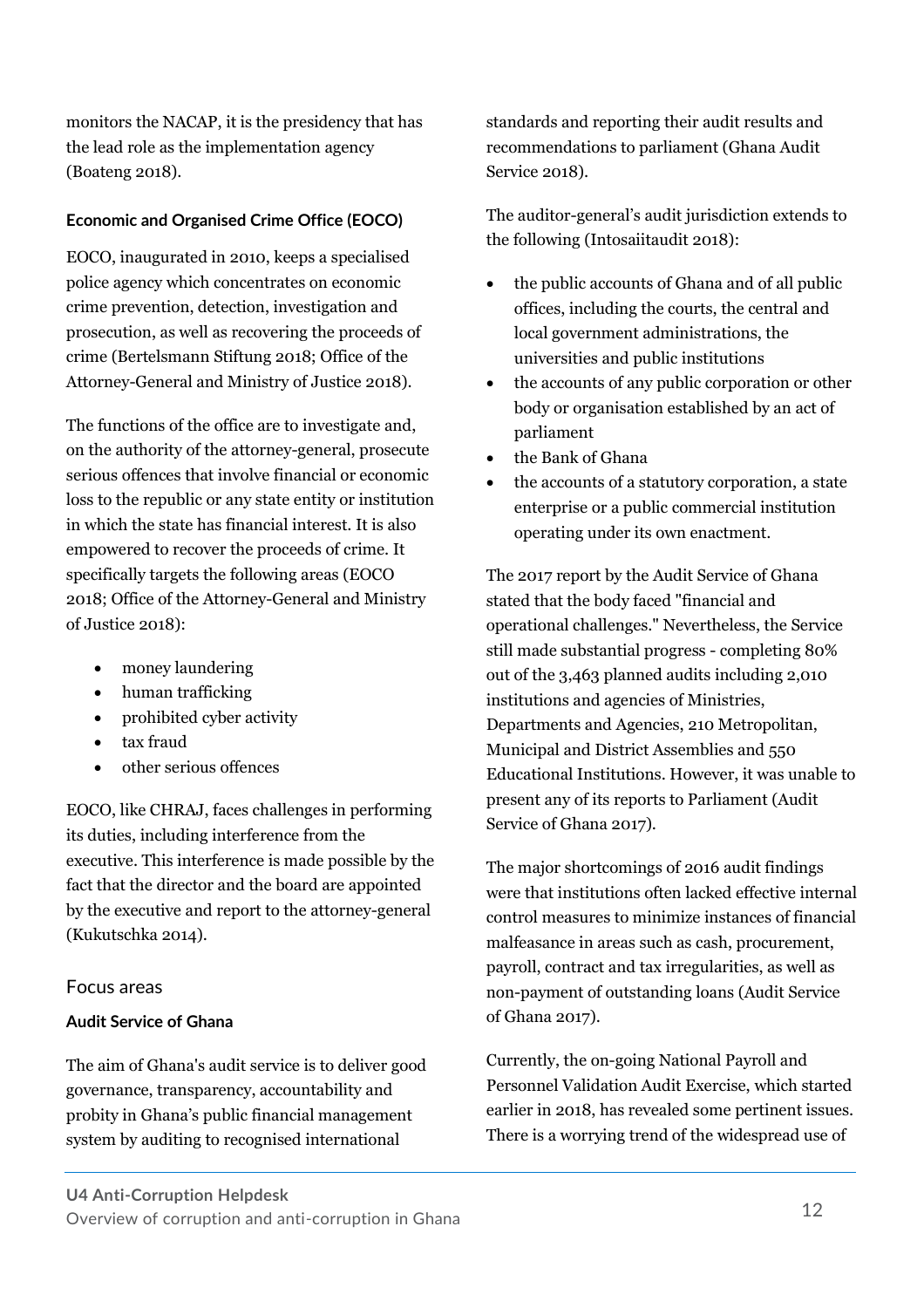fake certificates and promotional letters by some public workers to receive salaries (Ghana Web 2018c). This disclosure by the GAA showcases the present-day relevance of the institution in mitigating corruption in the country.

### **Office of the Special Prosecutor (OSP)**

The government of Ghana has established by an act of parliament in 2017 the Office of the Special Prosecutor to investigate and prosecute certain categories of cases and allegations of corruption and other criminal wrongdoing under the Criminal and Other Offences Act, 1960 (Act 29), including those involving alleged violations of the Public Procurement Act, 2003 (Act 663) and cases implicating public officers and politically exposed persons (Osei-Amoako 2018). A popular term for special prosecutor is the anti-corruption tsar.

The office of the Special Prosecutor carries with it a lot of hope for ordinary Ghanaians, as this is the first time that a position has been created solely to investigate and prosecute graft, particularly at state level, and with a commitment that there will be no interference from the government (Okello 2018).

The office was primarily created to fill an election promise of stamping out corruption made by President Nana Akufo-Addo when he came to power in 2017 (Okello 2018). However, some experts suggest the creation of this office may be undermining several other existing bodies and policies that are currently in place to tackle corruption – including CHRAJ and NACAP. Some have gone said that "NACAP will succeed when political leaders champion and lead the process, just as they championed the establishment of the Office of the Special Prosecutor (OSP)" (Boateng 2018).

Once fully operational, the special prosecutor's office ought to be independent of the executive, with the office-bearer being protected from presidential sanction or dismissal for carrying out their job. Observers believe this will allow it to adequately deal with corruption-related issues which have plagued past governments (Tenkorang 2018).

The same terms and conditions of service of the Justice of the Court of Appeal apply to the OSP including that special prosecutor cannot be removed at the will of the president once appointed for a fixed non-renewable seven years (Ghana Web 2017b). The special prosecutor has the power to freeze and get the court to assist in seizing property (deemed to be related to graft) of a suspect accused of corruption once charges have been pressed by the OSP. The OSP is also under an obligation of law (Special Prosecutor Act, Act 959) to publish, quarterly, in two major national newspapers and on its website the list of cases and convictions secured (Ghana Web 2017b).

The OSP is authorised to issue plea bargains if the accused shows a "willingness to cooperate in the investigation or prosecution of other persons". However, the accused would still have to plead guilty which cannot be re-appealed or pardoned by the president (Ghana Web 2017b).

Martin Amidu, a former attorney-general and justice minister, was formally sworn in as the special prosecutor earlier in 2018. He is set to investigate and prosecute corruption in the private and public sectors, streamlining what the government said were "institutional bottlenecks" in the fight against graft (Ipotnews 2018). What the OSP achieves is yet to be seen.

#### **Courts**

According to the constitution, the structure and the power of the judiciary are independent of the two other branches of government. The Supreme Court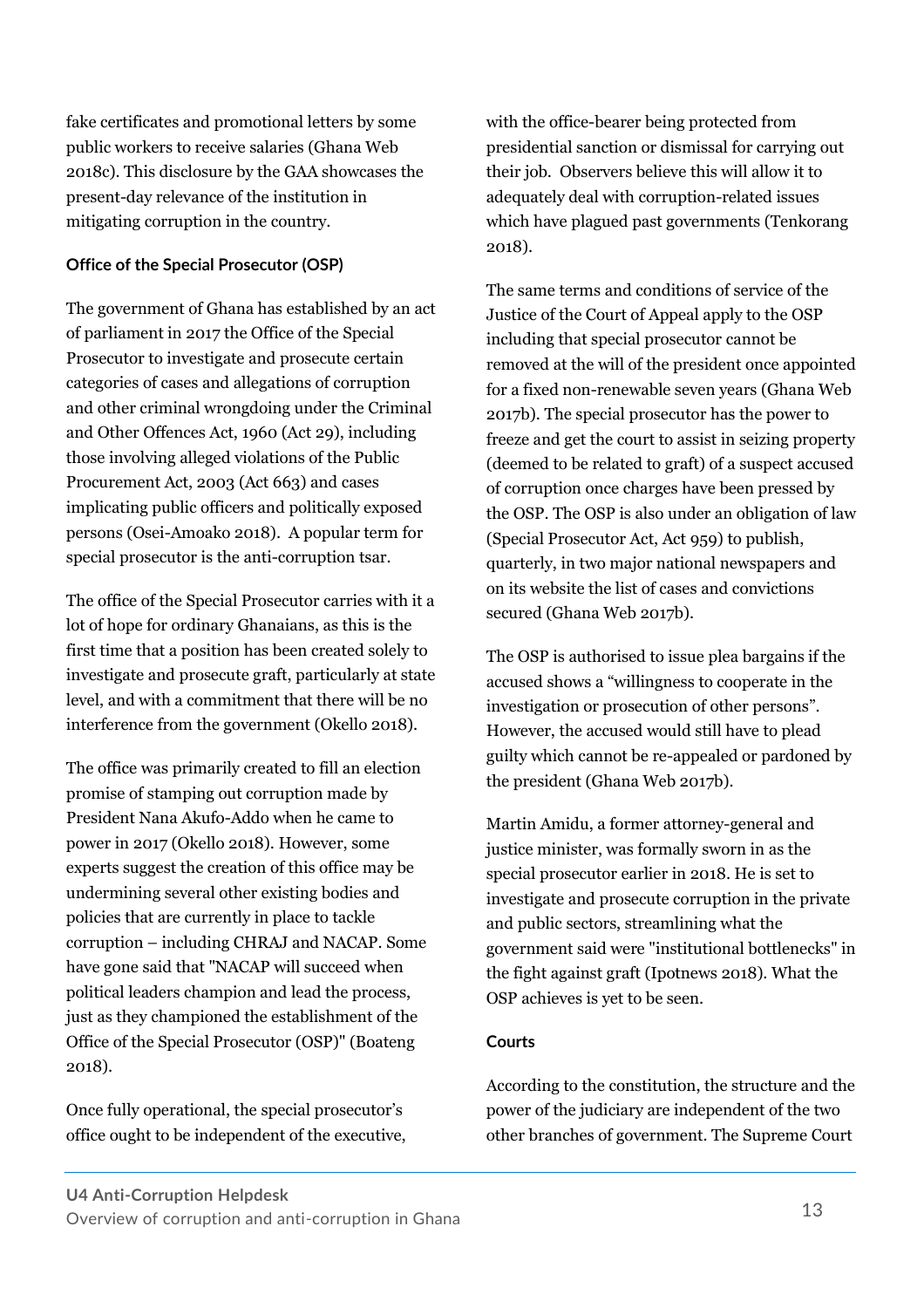of Ghana stands at the apex and has broad powers of judicial review. The constitution authorises the apex body to rule on the constitutionality of any legislation or executive action at the request of any aggrieved citizen. The hierarchy of courts derives largely from British juridical forms. The courts have jurisdiction over all civil and criminal matters. They include<sup>4</sup> the superior courts of judicature, established under the 1992 constitution, and the inferior courts, established by parliament (High Commission 2014).

As mentioned earlier, the judiciary is viewed as one of the most corrupt bodies, especially after the 2015 scandal involving a host of judicial officers (Freedom House 2016; Ghana Web 2017a). The judiciary is also known to use its discretionary powers to punish the poor and favour the rich. While influential people charged with corruption face jail time of two to four years, those that are less fortunate receive 10 year sentences for stealing a basket of tomatoes (Braimah 2016). Experts recommend a clean-up of the Ghanaian justice system to counteract the ill effects of judicial corruption that affects the entire country (Braimah 2016).

#### Other stakeholders

#### **Media**

 $\ddot{ }$ 

Ghana has an enthusiastic press that plays a key role in political discourse, national identity and popular culture. Economic sustainability, however, is a challenge for Ghana's media (Freedom House 2017; Press Reference 2018). Freedom House, awarded a "partly free" status to Ghana in the 2017

Freedom of the Press report. The report also pointed out that several attacks against journalists were carried out in 2016, including a mob attack against a radio station in Brong Ahafo Region<sup>5</sup> , and seizing equipment belonging to three Danish journalists reporting on a private mining corporation (Freedom House 2017).

However, there have also been some legal developments favourable to press freedom. In 2016, the government withdrew the Interception of Postal Packets and Telecommunications Messages Bill, known as the "spy bill", from parliamentary consideration which would have the potential to undermine the right to privacy in private communications (Freedom House 2017). Regulations issued by the National Media Commission (NMC) in 2015 that could have facilitated prepublication censorship were also struck down by the supreme court (Freedom House 2017).

Although the state-run Ghana Broadcasting Corporation (GBC) is protected by the constitution from government interference, political parties often try to influence coverage. Private media also face editorial pressure from their owners, especially those with political connections (Freedom House 2017).

Reporters without Borders ranks Ghana 23 in the 2018 World Press Freedom Index 2018, citing that while media pluralism exists there is not enough independence.

#### **Civil society**

<sup>4</sup> The superior courts are, from highest to lowest, the Supreme Court of Ghana, the court of appeal, the high court of justice, and the 10 regional tribunals. The inferior courts, since the Courts Act 2002, include the circuit courts, the magistrate courts, and special courts such as the juvenile courts (High Commission 2014).

<sup>5</sup> Clients of a failed microfinance company controlled by the same person who owned the radio station attacked it. The attackers not only threatened to kill members of the station's staff if their demands for money were not met, one attacker also kidnapped the child of one of the station's journalists (the child was rescued by the police later) (Freedom House 2017).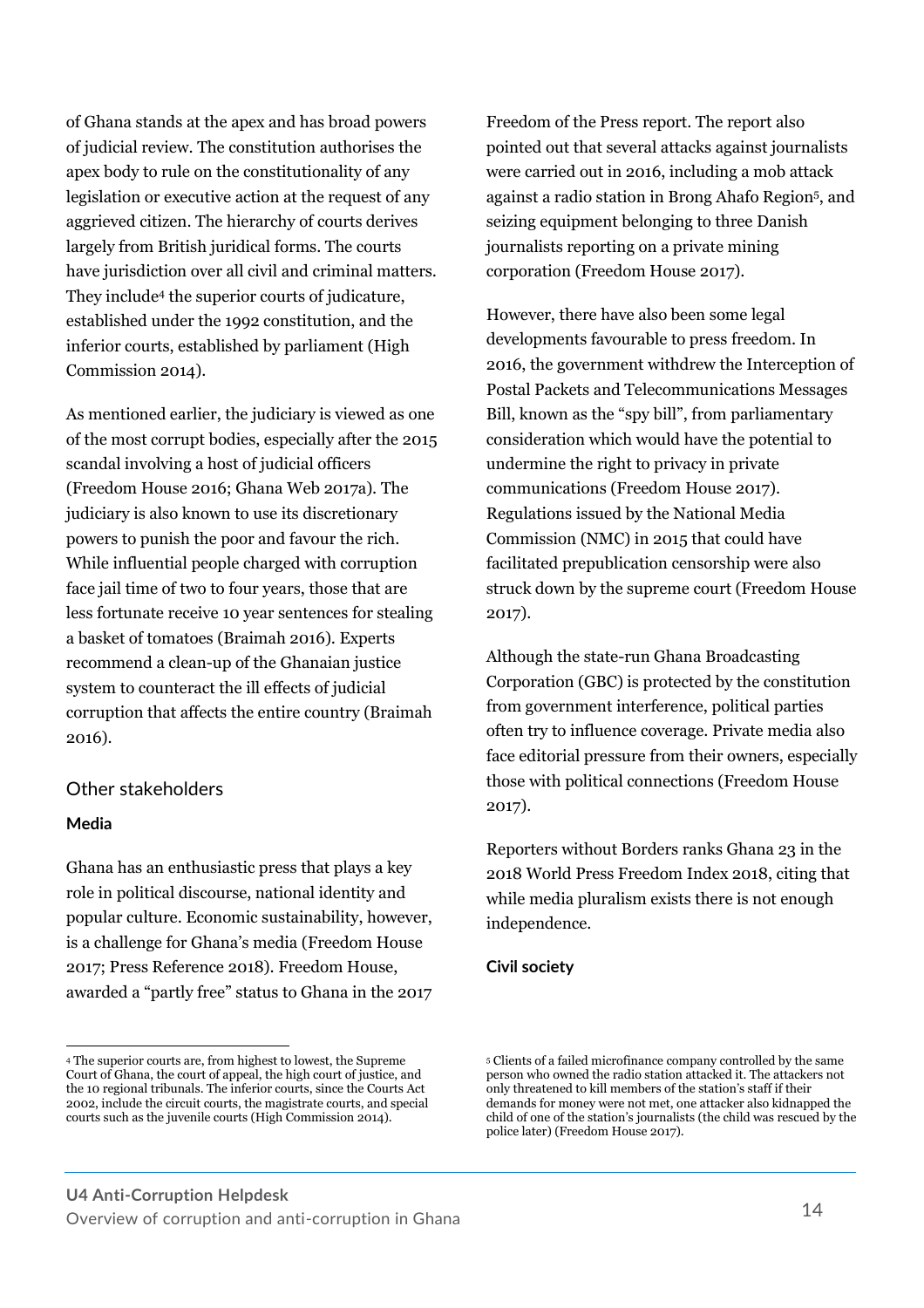In Ghana, citizens are at liberty to create civil society organisations and engage in activism of any kind, including anti-corruption activities. The government does not create barriers for anticorruption civil society organisations (CSOs). However, it is possible that the government monitors their activities and pronouncements, and sometimes reacts to the pronouncements (Global Integrity 2011). Non-governmental organisations (NGOs) and CSOs are generally able to operate freely, and play an important role in ensuring government accountability and transparency (GAN Integrity 2018).

### A few noteworthy CSOs are:

The Ghana Anti-Corruption Coalition (GACC) is a cross-sectoral grouping of public, private and civil society organisations with a focus on promoting good governance and fighting corruption in Ghana. Among other work, they routinely publish corruption research, run an anti-corruption hotline and have a section for people to report if they have paid a bribe (I Paid a Bribe) (GACC 2018).

The Ghana Center for Democratic Development (CDD-Ghana) is dedicated to the promotion of society and government based on the rule of law, appropriate checks on the power of the state and integrity in public administration. Its programmes include human rights promotion, natural resource governance, Afrobarometer Surveys and constitutional development (CDD-Ghana 2018).

Ghana Extractive Industry Transparency Initiative (GHEITI), is the Ghana subset of the global initiative (EITI) aimed at following due process and achieving transparency in payments by Extractive Industry companies to governments and government-linked entities. Alongside other efforts to improve transparency in government budget practice, it also seeks to usher processes whereby citizens can hold their governments accountable for the use of revenues earned from the extractive sector (GHEITI 2018). EITI has provided several aforementioned recommendations to improve transparency in the extractive sector (part of the natural resource management section). GHEITI has followed up with all the involved stakeholders on many of these recommendations, which has resulted in policy changes such as the introduction of capital gains tax, higher ground rent for mining and a fixed royalty rate (EITI 2018).

Ghana Integrity Initiative (GII) is a non-partisan, non-profit civil organisation focused on addressing corruption, and was established in 1999. GII is the Ghana Chapter of Transparency International. A few notable projects include (GII 2018):

- organising sensitisation workshops, seminar etc. on the causes, effects and solution to corruption
- engaging student bodies in schools and identifiable youth groups to talk about the canker and possible remedies of corruption
- advocating for the initiation and/or passage of transparency-enhancing and anti-corruption legislations, such as Freedom of Information Bill, Whistle-blower Law, Assets Declaration Law (Regulation)
- organising nationwide radio programmes to educate the public on the importance of anticorruption legislation to counter corruption
- holding meetings with key stakeholders in the water sector on transparency and integrity in the water sector under another new GII project called Transparency and Integrity in Service Delivery in Africa (TISDA)
- organising ethics workshops titled "Zero Tolerance Against Corruption Campaign: The Role of Religious Bodies in Ghana" for religious groups throughout the country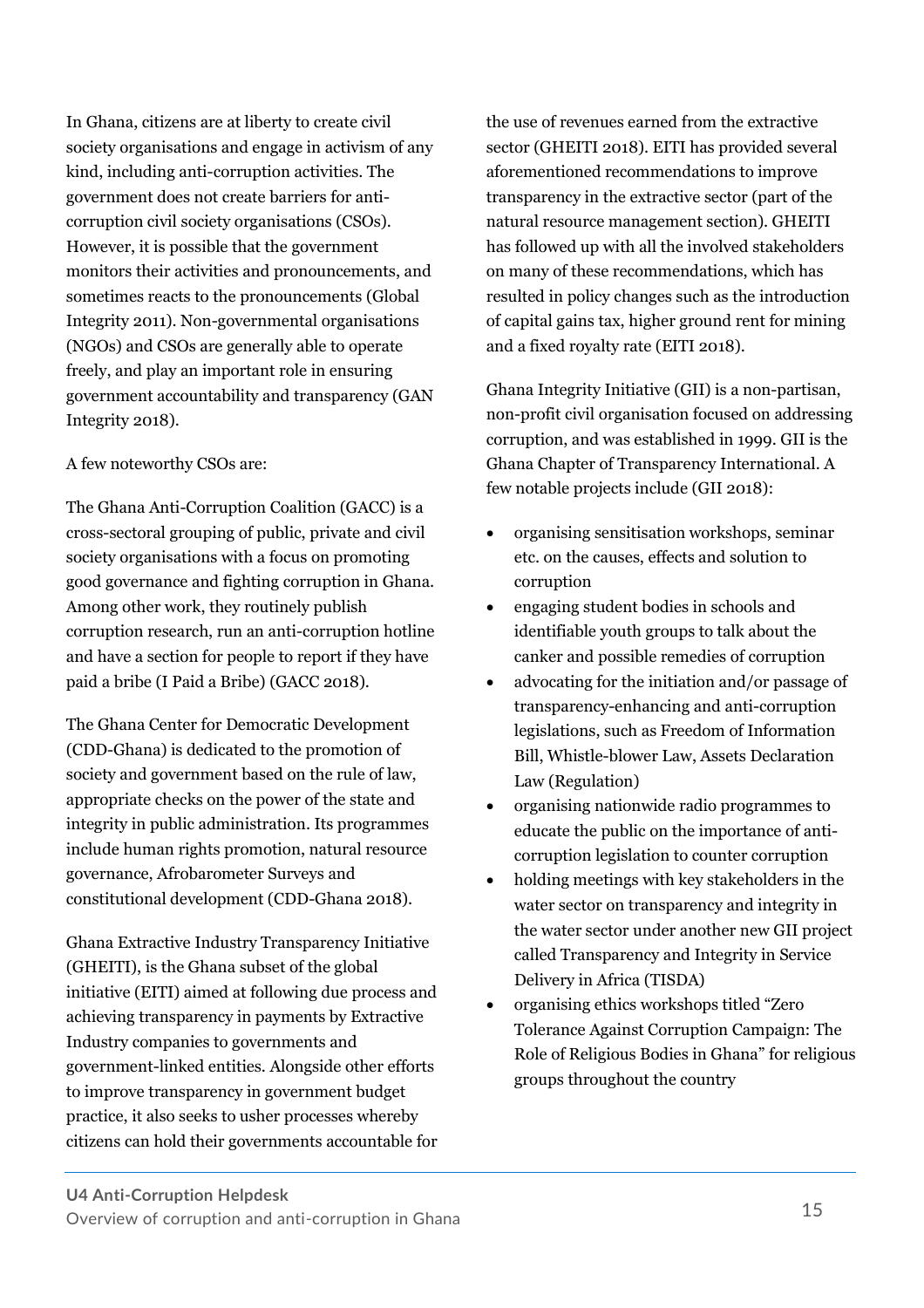- organising workshops for public officials to promote awareness of the guidelines on conflicts of interest developed by CHRAJ
- empowering communities to demand transparency, responsiveness and accountability in the provision of water, under the poverty and corruption in Africa pilot project
- collaborating with Ghana Association of Women Entrepreneurs (GAWE) to implement a project, Gender and Tax Justice in Ghana to research into the impact of taxation on women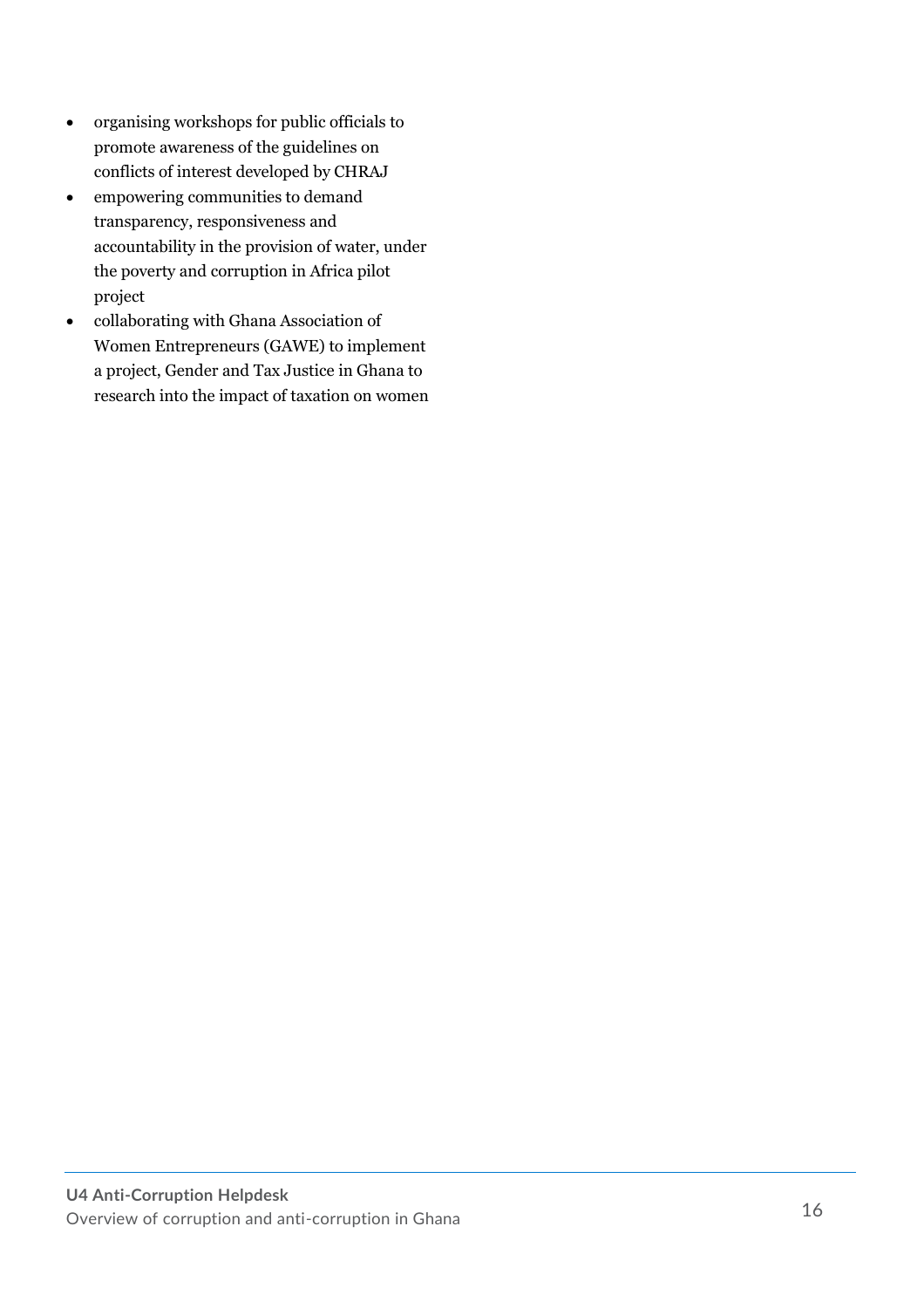# References

Ablorh, R. 2016. *[Corruption: An Everlasting Item](https://www.myjoyonline.com/opinion/2016/May-27th/corruption-an-everlasting-item-on-ghanas-elections-agenda.php)  [on Ghana's Elections Agenda](https://www.myjoyonline.com/opinion/2016/May-27th/corruption-an-everlasting-item-on-ghanas-elections-agenda.php)*. My Joy Online.

Anti-Corruption Authorities (ACA). 2018. [Commission on Human Rights and Administrative](https://www.acauthorities.org/country/ghana)  [Justice](https://www.acauthorities.org/country/ghana) (CHRAJ).

Audit Service of Ghana. (2017). [Republic Of Ghana](https://www.mofep.gov.gh/sites/default/files/pbb-estimates/2017/2017-PBB-AS.pdf)  - [Medium Term Expenditure Framework \(Mtef\)](https://www.mofep.gov.gh/sites/default/files/pbb-estimates/2017/2017-PBB-AS.pdf)  [For 2017-2019 & Programme Based Budget](https://www.mofep.gov.gh/sites/default/files/pbb-estimates/2017/2017-PBB-AS.pdf)  [Estimates For 2017.](https://www.mofep.gov.gh/sites/default/files/pbb-estimates/2017/2017-PBB-AS.pdf)

BBC News. 2018. *[Ghana Country Profile](https://www.bbc.com/news/world-africa-13433790)*.

Bertelsmann Stiftung. 2018. *[Ghana Country](https://www.bti-project.org/en/reports/country-reports/detail/itc/GHA/)  [Report](https://www.bti-project.org/en/reports/country-reports/detail/itc/GHA/)*.

Boateng, C. 2018. *[Ghana United against](https://www.graphic.com.gh/features/features/ghana-united-against-corruption-the-national-anti-corruption-action-plan.html)  Corruption – [National Anti-Corruption Action](https://www.graphic.com.gh/features/features/ghana-united-against-corruption-the-national-anti-corruption-action-plan.html)  [Plan](https://www.graphic.com.gh/features/features/ghana-united-against-corruption-the-national-anti-corruption-action-plan.html)*. Graphic Online.

Braimah, A. 2016. *[Are Judges Corrupt? An](https://www.researchgate.net/publication/307614067_Are_Judges_Corruptan_Empirical_analysis_ofthe_Ghana_Judiciary)  [Empirical analysis of the](https://www.researchgate.net/publication/307614067_Are_Judges_Corruptan_Empirical_analysis_ofthe_Ghana_Judiciary) Ghana Judiciary*. IOSR Journal of Humanities and Social Science (IOSR-JHSS) Volume 21, Issue 8, Ver.6.

Brierley, S. 2017. [Local Government Corruption in](https://www.theigc.org/blog/local-government-corruption-ghana-misplaced-control-incentives/)  [Ghana: Misplaced Control and Incentives](https://www.theigc.org/blog/local-government-corruption-ghana-misplaced-control-incentives/) – IGC. International Growth Centre (IGC).

Bureau for International Narcotics and Law Enforcement Affairs. 2017. *[International Narcotics](https://www.state.gov/documents/organization/268024.pdf)  [Control Strategy Report Volume II](https://www.state.gov/documents/organization/268024.pdf)*.

Business Day. 2016. *[Ghana's Mahama](https://www.businesslive.co.za/bd/world/africa/2016-09-29-ghanas-mahama-cleared-of-corruption-over-car-gift/%20%20%20%20%20Business%20Ghana.%202017.%20Corruption%20Has%20Taken%20Ghana%20to%20the%20Dark%20Ages%20–%20Financial%20Expert.%20%20https:/www.businessghana.com/site/news/business/141737/Corruption-has-taken-Ghana-to-the-dark-ages-Financial-Expert) Cleared of [Corruption over Car Gift](https://www.businesslive.co.za/bd/world/africa/2016-09-29-ghanas-mahama-cleared-of-corruption-over-car-gift/%20%20%20%20%20Business%20Ghana.%202017.%20Corruption%20Has%20Taken%20Ghana%20to%20the%20Dark%20Ages%20–%20Financial%20Expert.%20%20https:/www.businessghana.com/site/news/business/141737/Corruption-has-taken-Ghana-to-the-dark-ages-Financial-Expert)*.

Cheeseman, N., Lynch, G. and Willis, J. 2016. *[Ghana shows a troubling willingness to accept](https://www.washingtonpost.com/news/monkey-cage/wp/2016/12/21/yes-ghana-had-a-peaceful-transfer-of-power-but-its-citizens-accept-some-troubling-practices-as-part-of-democracy/?noredirect=on&utm_term=.92809f9fe430)  [political corruption, our](https://www.washingtonpost.com/news/monkey-cage/wp/2016/12/21/yes-ghana-had-a-peaceful-transfer-of-power-but-its-citizens-accept-some-troubling-practices-as-part-of-democracy/?noredirect=on&utm_term=.92809f9fe430) recent survey shows.* Washington Post.

CHRAJ. 2018. *[About Us](https://chraj.gov.gh/)*.

CIA. 2018. *[Ghana Profile](http://www.ciaworldfactbook.us/africa/ghana.html)*.

Development, T. 2018. [About CDD Ghana. CDD](http://www.cddgh.org/program-areas)  [Ghana.](http://www.cddgh.org/program-areas)

Duodo, K. and Goddard A. 2017. *[ALB Time for a](https://www.africanlawbusiness.com/news/7152-time-for-a-new-bribery-and-corruption-act-for-ghana)  [New Bribery and Corruption Act for Ghana](https://www.africanlawbusiness.com/news/7152-time-for-a-new-bribery-and-corruption-act-for-ghana) – [Articles](https://www.africanlawbusiness.com/news/7152-time-for-a-new-bribery-and-corruption-act-for-ghana)*. African Law and Business (ALB).

Dupuy, K. 2017. *[Corruption and Elite Capture of](https://www.cmi.no/publications/5875-corruption-and-elite-capture-of-mining-community)  [Mining Community Development Funds in](https://www.cmi.no/publications/5875-corruption-and-elite-capture-of-mining-community) Ghana [and Sierra Leone](https://www.cmi.no/publications/5875-corruption-and-elite-capture-of-mining-community)*. Chr. Michelsen Institute (CMI).

Economic and Organised Crime Office (EOCO). 2018. *[About Us](http://eoco.org.gh/about/)*.

Extractive Industries Transparency Initiative (EITI). (2017). *[Ghana](https://eiti.org/ghana)*.

Freedom House. 2016. *[Freedom in the World:](https://freedomhouse.org/report/freedom-world/2016/ghana)  [Ghana](https://freedomhouse.org/report/freedom-world/2016/ghana)*.

Freedom House. 2017. *[Freedom of the Press:](https://freedomhouse.org/report/freedom-press/2017/ghana)  [Ghana](https://freedomhouse.org/report/freedom-press/2017/ghana)*.

Freedom House. 2018. *[Ghana](https://freedomhouse.org/report/freedom-world/2018/ghana)*.

GACC. 2018. *[About us Ghana Anti-Corruption](http://www.gaccgh.org/maincat_select.cfm?corpnews_catid=6#.W5eWUyOB0dU)  [Coalition](http://www.gaccgh.org/maincat_select.cfm?corpnews_catid=6#.W5eWUyOB0dU)*.

GAN Integrity. 2018. *[Ghana Corruption Report](https://www.business-anti-corruption.com/country-profiles/ghana/)*.

Ghana Audit Service. 2018. *[Mission Statement](https://ghaudit.bitconsultgh.com/2018/04/26/mission-statement/)*.

Ghana Extractive Industry Transparency Initiative (GHEITI). (2018). *[About EITI in Ghana](http://www.gheiti.gov.gh/site/index.php?option=com_content&view=article&id=78&Itemid=55)*.

Ghana Integrity Initiative (GII). 2018. *[About GII](https://www.tighana.org/)*.

Ghana News Agency. 2018. *"[When Greed and](http://www.ghananewsagency.org/sports/-when-greed-and-corruption-become-the-norm-set-to-premier-on-june-6-2018-133674)  [Corruption Become the Norm](http://www.ghananewsagency.org/sports/-when-greed-and-corruption-become-the-norm-set-to-premier-on-june-6-2018-133674)"*.

Ghana Web. 2017. *[Police, judges Most Corrupt in](https://www.ghanaweb.com/GhanaHomePage/NewsArchive/Police-judges-most-corrupt-in-Ghana-CDD-606694%20%20%20%20Ghana%20Web.%202017.%20What’s%20Special%20about%20the%20Special%20Prosecutor?%20%20https://www.ghanaweb.com/GhanaHomePage/features/What-s-special-about-the-Special-Prosecutor-601898%20%20%20%20Ghana%20Web.%202018a.%20All%20Set%20for%20Premier%20of%20Anas’#Number12 investigative film.  https://www.ghanaweb.com/GhanaHomePage/NewsArchive/All-set-for-premier-of-Anas-Number12-investigative-film-657946    Ghana Web. 2018b. Anas’ Expose on Ghana Football (Number12).  https://www.ghanaweb.com/GhanaHomePage/soccer/)  [Ghana](https://www.ghanaweb.com/GhanaHomePage/NewsArchive/Police-judges-most-corrupt-in-Ghana-CDD-606694%20%20%20%20Ghana%20Web.%202017.%20What’s%20Special%20about%20the%20Special%20Prosecutor?%20%20https://www.ghanaweb.com/GhanaHomePage/features/What-s-special-about-the-Special-Prosecutor-601898%20%20%20%20Ghana%20Web.%202018a.%20All%20Set%20for%20Premier%20of%20Anas’#Number12 investigative film.  https://www.ghanaweb.com/GhanaHomePage/NewsArchive/All-set-for-premier-of-Anas-Number12-investigative-film-657946    Ghana Web. 2018b. Anas’ Expose on Ghana Football (Number12).  https://www.ghanaweb.com/GhanaHomePage/soccer/)*.

Heritage Foundation. 2018. *[Index of Economic](https://www.heritage.org/index/country/ghana)  [Freedom](https://www.heritage.org/index/country/ghana)*.

International Budget Partnership (IBP). (2017). *[Open Budget Survey Results](https://www.internationalbudget.org/open-budget-survey/results-by-country/country-info/?country=gh)*.

Inter-Governmental Action Group against Money Laundering (GIABA). 2018. *[Anti-money](http://www.fatf-gafi.org/media/fatf/documents/reports/mer-fsrb/GIABA-Ghana-MER-2018.pdf)  [Laundering and Counter-Terrorist Financing](http://www.fatf-gafi.org/media/fatf/documents/reports/mer-fsrb/GIABA-Ghana-MER-2018.pdf)  [Measures Ghana: Mutual Evaluation Report](http://www.fatf-gafi.org/media/fatf/documents/reports/mer-fsrb/GIABA-Ghana-MER-2018.pdf)*.

International Growth Centre (IGC). 2016. *[Higher](https://www.theigc.org/news-item/higher-salaries-worsened-police-corruption-in-ghana-according-to-igc-funded-research/)  [Salaries Worsened Police Corruption in Ghana,](https://www.theigc.org/news-item/higher-salaries-worsened-police-corruption-in-ghana-according-to-igc-funded-research/)  [According to IGC-Funded Research -](https://www.theigc.org/news-item/higher-salaries-worsened-police-corruption-in-ghana-according-to-igc-funded-research/) IGC*.

Intosaiitaudit. 2018. *[Ghana Audit Service](http://intosaiitaudit.org/mandates/writeups/ghana.htm)*.

Ipotnews. 2018. *[New Ghana Anti-Corruption Tsar](https://www.indopremier.com/ipotnews/newsDetail.php?jdl=New_Ghana_anti_corruption_tsar_takes_office&news_id=1358822&group_news=ALLNEWS&taging_subtype=GHANA&name=&search=y_general&q=GHANA,%20&halaman=1)  [Takes Office](https://www.indopremier.com/ipotnews/newsDetail.php?jdl=New_Ghana_anti_corruption_tsar_takes_office&news_id=1358822&group_news=ALLNEWS&taging_subtype=GHANA&name=&search=y_general&q=GHANA,%20&halaman=1)*.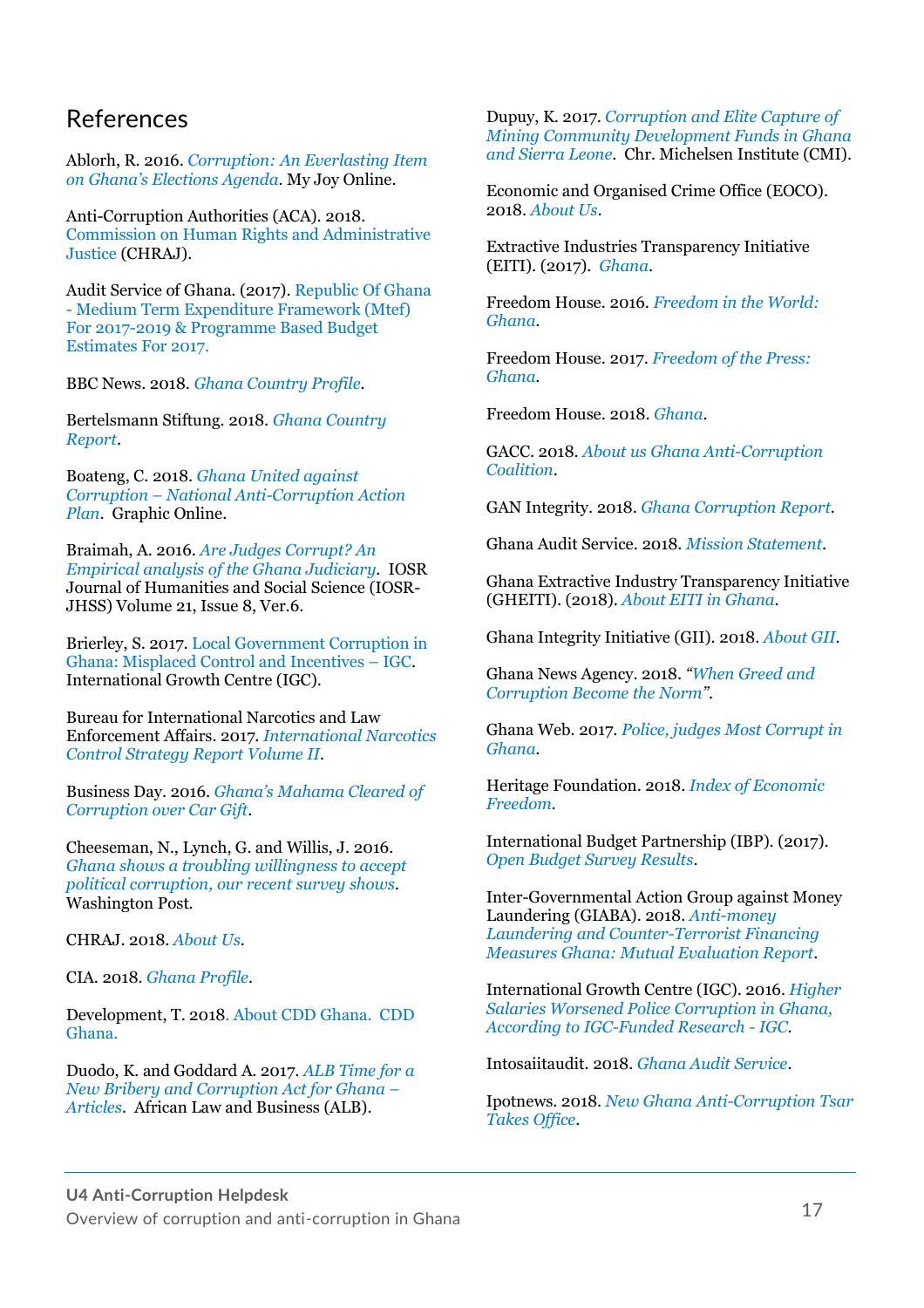Jenkins, M. 2017. *[The Impact of Corruption on](https://www.u4.no/publications/the-impact-of-corruption-on-access-to-safe-water-and-sanitation-for-people-living-in-poverty.pdf)  [Access to Safe Water and Sanitation for People](https://www.u4.no/publications/the-impact-of-corruption-on-access-to-safe-water-and-sanitation-for-people-living-in-poverty.pdf)  [Living in Poverty](https://www.u4.no/publications/the-impact-of-corruption-on-access-to-safe-water-and-sanitation-for-people-living-in-poverty.pdf)*. U4 Anti-corruption Centre.

KnowYourCountry. 2017. *[Ghana AML Report](https://www.knowyourcountry.com/ghana1111)*.

Koswe. 2018. *[Ghana Electoral Commission](https://www.zambianobserver.com/ghana-electoral-commission-corrupt-president/)  [Corrupt](https://www.zambianobserver.com/ghana-electoral-commission-corrupt-president/)*. The Zambian Observer.

Kukutschka, R. 2014. *[Overview of Corruption in](https://knowledgehub.transparency.org/assets/uploads/helpdesk/Country_profile_Ghana_2014.pdf)  [Ghana](https://knowledgehub.transparency.org/assets/uploads/helpdesk/Country_profile_Ghana_2014.pdf)*. Transparency International.

Mo Ibrahim Foundation. 2017. *[Ibrahim Index of](http://s.mo.ibrahim.foundation/u/2017/11/21165610/2017-IIAG-Report.pdf?_ga=2.253668937.1942901850.1517602704-502629705.1517602704)  [African Governance](http://s.mo.ibrahim.foundation/u/2017/11/21165610/2017-IIAG-Report.pdf?_ga=2.253668937.1942901850.1517602704-502629705.1517602704)*.

Modern Ghana. 2018. *[Nyantakyi's \\$12 Million](https://www.modernghana.com/news/859536/nyantakyis-12-million-deal-exposed-at-last.html)  [Deal Exposed at Last](https://www.modernghana.com/news/859536/nyantakyis-12-million-deal-exposed-at-last.html)*.

Natural Resource Governance Institute (NRGI). 2017. *[Ghana's Oil and Gas Sector is Best](https://resourcegovernance.org/news/ghana-oil-and-gas-sector-best-governed-sub-saharan-africa-challenges-remain)-Governed [in Sub-Saharan Africa, but Challenges Remain](https://resourcegovernance.org/news/ghana-oil-and-gas-sector-best-governed-sub-saharan-africa-challenges-remain)*.

Natural Resource Governance Institute (NRGI). 2018. *[Ghana's New Petroleum Register Features](https://resourcegovernance.org/blog/ghana-new-petroleum-register-features-full-text-contracts)  [Full-Text Contracts](https://resourcegovernance.org/blog/ghana-new-petroleum-register-features-full-text-contracts)*.

Office of the Attorney-General and Ministry of Justice. 2018. *[Economic and Organised Crime](http://www.mojagd.gov.gh/economic-and-organised-crime-office)  [Office](http://www.mojagd.gov.gh/economic-and-organised-crime-office)*.

Okello, C. 2018. *[High Hopes in Ghana after New](http://en.rfi.fr/africa/20180112-ghana-steps-fight-corruption-new-tsar)  [Anti-Corruption Tsar Named](http://en.rfi.fr/africa/20180112-ghana-steps-fight-corruption-new-tsar)*. RFI.

Osei-Amoako, Y. 2018. *[Reflections on Ghana's](https://www.ghanaweb.com/GhanaHomePage/NewsArchive/Reflections-on-Ghana-s-Office-of-the-special-prosecutor-1-618041)  [Office of the Special Prosecutor](https://www.ghanaweb.com/GhanaHomePage/NewsArchive/Reflections-on-Ghana-s-Office-of-the-special-prosecutor-1-618041)*. Ghana Web.

Oxford Business Group. 2017. *[The Report: Ghana](https://oxfordbusinessgroup.com/ghana-2017/country-profile)*.

Parliament of the Republic of Ghana. 2012. *[Criminal Offences \(Amendment\) Act, 2012](http://www.refworld.org/pdfid/44bf823a4.pdf)*.

Reporters Without Borders (RSF). 2018. *[Ghana:](https://rsf.org/en/ghana)  [Media Pluralism but Not Enough Independence |](https://rsf.org/en/ghana)  [Reporters without Borders](https://rsf.org/en/ghana)*.

Sagoe-Moses, L. 2017. *[How to Unmask Corruption](https://www.nytimes.com/2017/05/25/opinion/how-to-unmask-corruption-in-ghana.html)  [in Ghana](https://www.nytimes.com/2017/05/25/opinion/how-to-unmask-corruption-in-ghana.html)*. The New York Times.

Skaten, M. 2018. *[Ghana's Oil Industry: Steady](https://www.oxfordenergy.org/wpcms/wp-content/uploads/2018/04/Ghanas-Oil-Industry-Steady-growth-in-a-challenging-environment-WPM-77.pdf)  [Growth in a Challenging Environment](https://www.oxfordenergy.org/wpcms/wp-content/uploads/2018/04/Ghanas-Oil-Industry-Steady-growth-in-a-challenging-environment-WPM-77.pdf)*. The Oxford Institute for Energy Studies, University of Oxford.

Star Ghana. 2018. *[Social Norms and Petty](http://www.star-ghana.org/stories-of-change-2/275-social-norms-and-petty-corruption-in-ghana)  [Corruption in Ghana](http://www.star-ghana.org/stories-of-change-2/275-social-norms-and-petty-corruption-in-ghana)*.

Tenkorang, E. 2018. *[Amidu Sworn in As Ghana's](http://citifmonline.com/2018/02/23/amidu-sworn-in-as-ghanas-first-special-prosecutor/)  [First Special Prosecutor](http://citifmonline.com/2018/02/23/amidu-sworn-in-as-ghanas-first-special-prosecutor/) – citifmonline.com*. Citi FM Online.

The High Commission of Republic of Ghana New Delhi, India (High Commission). 2014. *[The Legal](http://www.ghana-mission.co.in/hcg.php?id=legal)  [System of Ghana](http://www.ghana-mission.co.in/hcg.php?id=legal)*.

TRACE International. 2017. *[TRACE Bribery Risk](https://www.traceinternational.org/trace-matrix)  [Matrix](https://www.traceinternational.org/trace-matrix)*.

Transparency International. 2017. *[Corruption](https://www.transparency.org/news/feature/corruption_perceptions_index_2017)  [Perceptions Index](https://www.transparency.org/news/feature/corruption_perceptions_index_2017)*.

UNFCCC. 2018. *[Status of Ratification of the](https://unfccc.int/process/the-convention/what-is-the-convention/status-of-ratification-of-the-convention)  [Convention](https://unfccc.int/process/the-convention/what-is-the-convention/status-of-ratification-of-the-convention)*.

United Nations Office on Drugs and Crime (UNODC). 2018. *[UNCAC Ratification status](https://www.unodc.org/unodc/en/corruption/ratification-status.html)*.

US Department of State. 2017. *[Ghana Human](https://www.state.gov/documents/organization/277249.pdf)  [Rights Report](https://www.state.gov/documents/organization/277249.pdf)*.

World Bank. 2016. *[Worldwide Governance](http://databank.worldbank.org/data/reports.aspx?source=Worldwide-Governance-Indicators)  [Indicators](http://databank.worldbank.org/data/reports.aspx?source=Worldwide-Governance-Indicators)*.

World Bank. 2018. *[Doing Business in Ghana](http://www.doingbusiness.org/data/exploreeconomies/ghana)*.

World Bank. 2018. *[Ghana Overview](http://www.worldbank.org/en/country/ghana/overview)*.

Yusif, F. 2018. [GACC Urges Gov't to Deal with](http://citifmonline.com/2018/03/23/gacc-urges-govt-to-deal-with-corruption-in-water-sector/)  [Corruption in Water Sector.](http://citifmonline.com/2018/03/23/gacc-urges-govt-to-deal-with-corruption-in-water-sector/) Citi FM Online.